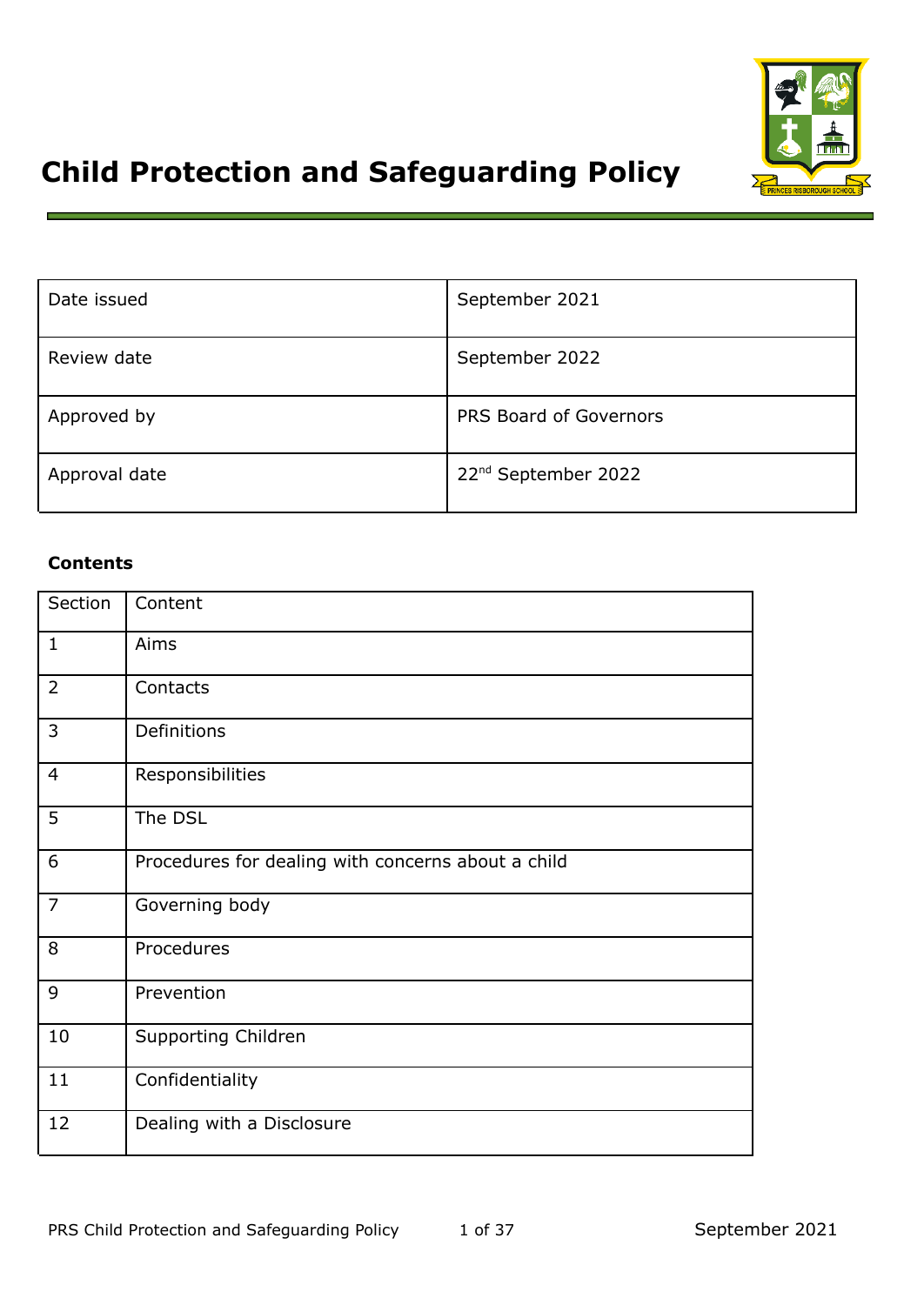| 13 | Multi-agency working                    |
|----|-----------------------------------------|
| 14 | <b>Supporting Staff</b>                 |
| 15 | Allegations against staff               |
| 16 | <b>Transfer of Risk</b>                 |
| 17 | Whistleblowing                          |
| 18 | Physical Intervention/Positive Handling |
| 19 | Anti-Bullying                           |
| 20 | Racist Incidents                        |
| 21 | Health and Safety                       |
| 22 | E-Safety                                |
| 23 | <b>Mental Health</b>                    |
| 24 | Sending nude or semi-nude images        |
| 25 | Peer on Peer abuse                      |
| 26 | Cultural issues                         |
| 27 | So called Honour-Based-Violence         |
| 28 | Retention of Records                    |
| 29 | <b>Contextual Safeguarding</b>          |
| 30 | Serious Violence                        |
| 31 | Sexual Violence & Sexual Harassment     |
| 32 | Domestic Abuse                          |
| 33 | Children who need a social worker       |
| 34 | Use of Photography                      |
| 35 | Policy Review                           |
| 36 | Appendix 1                              |
| 37 | Version control                         |
|    |                                         |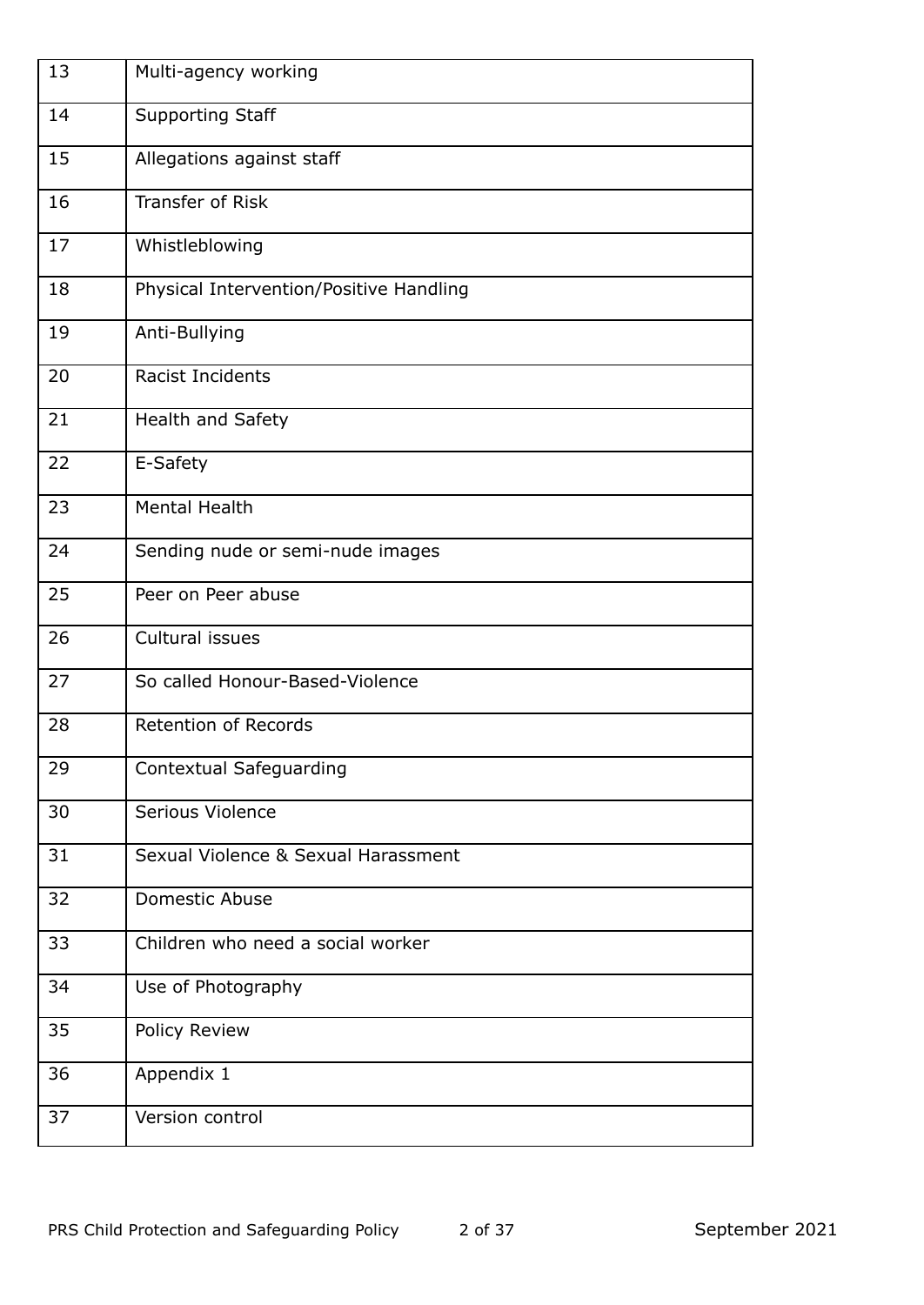|                   | <b>POSITIVE</b>    | ons         | <b>PUNCTUAL</b>   | es                | <b>Arrive to</b><br>lessons on<br>time 'ready to<br>learn'                |
|-------------------|--------------------|-------------|-------------------|-------------------|---------------------------------------------------------------------------|
| <b>Dur Values</b> | <b>RESPONSIBLE</b> | <b>Jiro</b> | <b>RESPECTFUL</b> | <b>CONSI</b><br>5 | Respond<br>positively on<br>first request<br>and be kind to<br>each other |
|                   | <b>SUCCESSFUL</b>  |             | <b>SAFE</b>       |                   | <b>Walk sensibly</b><br>and calmly,<br>100% Effort                        |

## *We believe:*

- *● Children and young people should never experience abuse of any kind*
- *• We all have a responsibility to promote the welfare of all children and young people, to keep them safe and to practise in a way that protects them.*

#### *This policy applies to anyone working on behalf of Princes Risborough School, including senior managers and Governors, paid staff, volunteers, sessional workers, agency staff and students.*

## **1. Aims**

Princes Risborough School recognises our statutory responsibility to safeguard and promote the welfare of all pupils.

We will endeavour to provide a safe and welcoming environment where children are respected and valued. We will be alert to the signs of abuse and neglect and follow our procedures to ensure that children receive effective support, protection and justice.

The procedures contained in this policy apply to all staff, volunteers and governors/members of Princes Risborough School and are consistent with those of Buckinghamshire Safeguarding Children Partnership (BSCP). The Buckinghamshire Safeguarding Partnership arrangements can be found here NSCP <https://bscb.procedures.org.uk/>

We believe clear governance and leadership is central to embedding a Culture of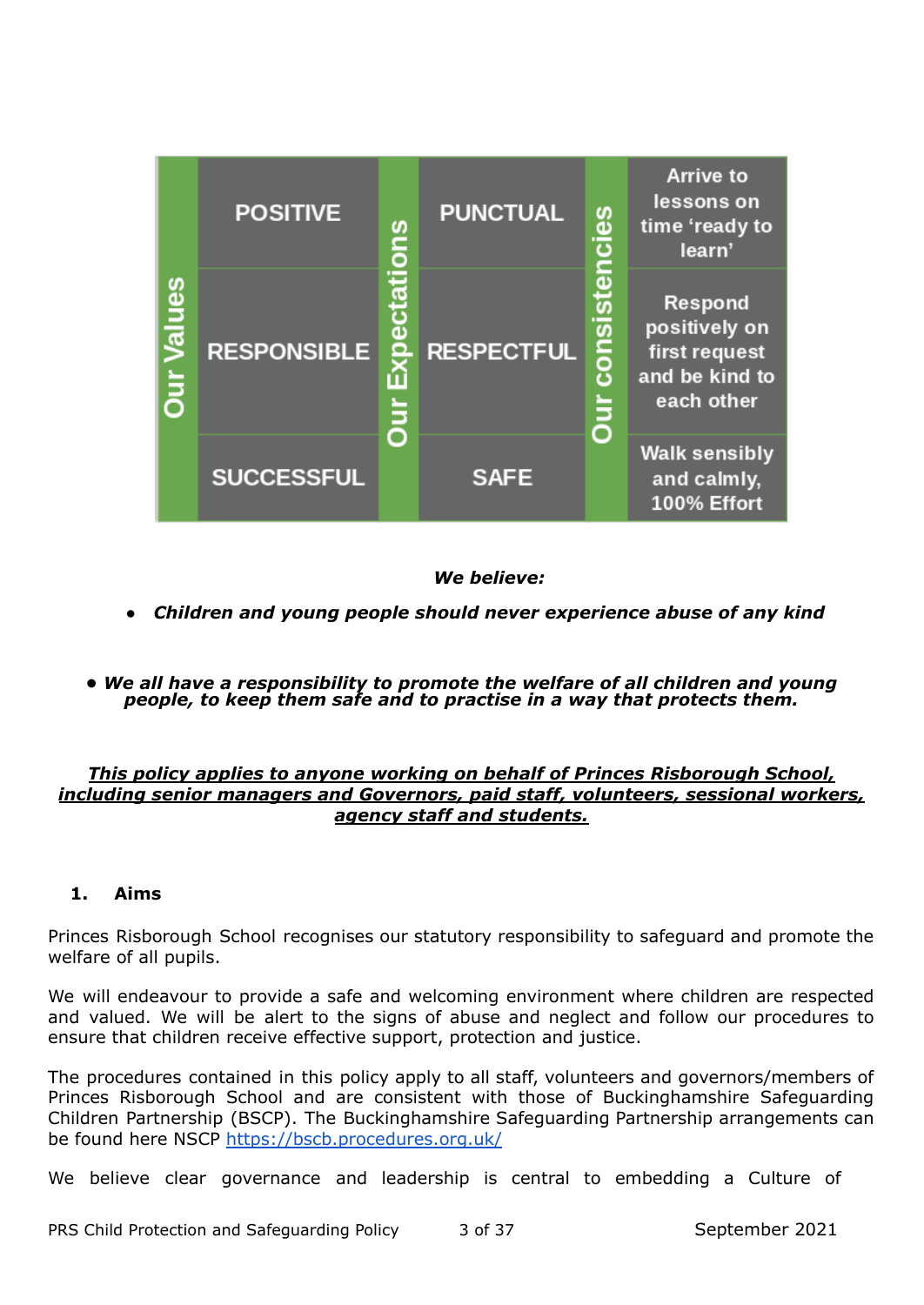Safeguarding. The Governing Body takes seriously its responsibility under section 175 of the Education Act 2002 [Education](https://www.legislation.gov.uk/ukpga/2002/32/section/175) Act 2002 (section 157 for Independent academies and free schools) to 'safeguard and promote the welfare of children; and to work together with other agencies to ensure adequate arrangements are in place within our school to identify, assess, and support those children who are suffering harm or whose welfare may be in question'.

Governors will ensure all staff at the school have read and understood their responsibilities pertaining to **Part 1, Part 5 and Annex B of** Keeping Children in [Education](https://assets.publishing.service.gov.uk/government/uploads/system/uploads/attachment_data/file/999348/Keeping_children_safe_in_education_2021.pdf) 2021 and have an auditable system in place to evidence this. In addition, all staff are required to read and adhere to the Staff Code of Conduct which governs behaviours expected of them as well as having an understanding of the Behavioural Policy for children and our Attendance Policy.

We recognise all staff<sup>2</sup> and Governors have a full and active part to play in protecting our students from harm and actively promoting their welfare and that the child's welfare is our paramount concern.

All staff believe our school should provide a safe, caring, positive and stimulating environment that promotes the social, physical and moral development of the individual child.

The school recognises that as well as threats to the welfare of children from within their families, children may be vulnerable to abuse or exploitation outside their homes and from other children. Staff will remain vigilant and alert to these potential risks.

The aims of this policy are:

To support students' development in ways that will foster security, confidence and resilience, free from discrimination.

To provide an environment in which children and young people feel safe, secure, valued and respected and feel confident that they know how to approach adults if they are in difficulties.

To ensure all teaching staff, non-teaching staff and volunteers are aware of the need to safeguard and promote the wellbeing of children. Identifying the need for support early to promote well- being and promptly reporting cases of actual or suspected abuse in line with guidance from the Buckinghamshire Threshold Document.

To provide a systematic means of monitoring children known or thought to be at risk of harm and ensure we, the school, contribute to assessments of need and support plans for those children.

To acknowledge the need for effective and appropriate communication ensuring staff know how and when to share information to protect children in a way that is legal and ethical.

To ensure our school has a clear system for communicating concerns and a model for open communication between children, teachers, parents and other adults working with children.

To underpin a structured procedure within the school, which will be followed by all members of the school community in cases of suspected abuse.

To ensure the school have robust systems in place which accurately records safeguarding and child protection concerns, which are clearly understood by staff and adhered to. Actions taken to address concerns and outcome achieved are clearly and accurately recorded and these records are appropriately stored.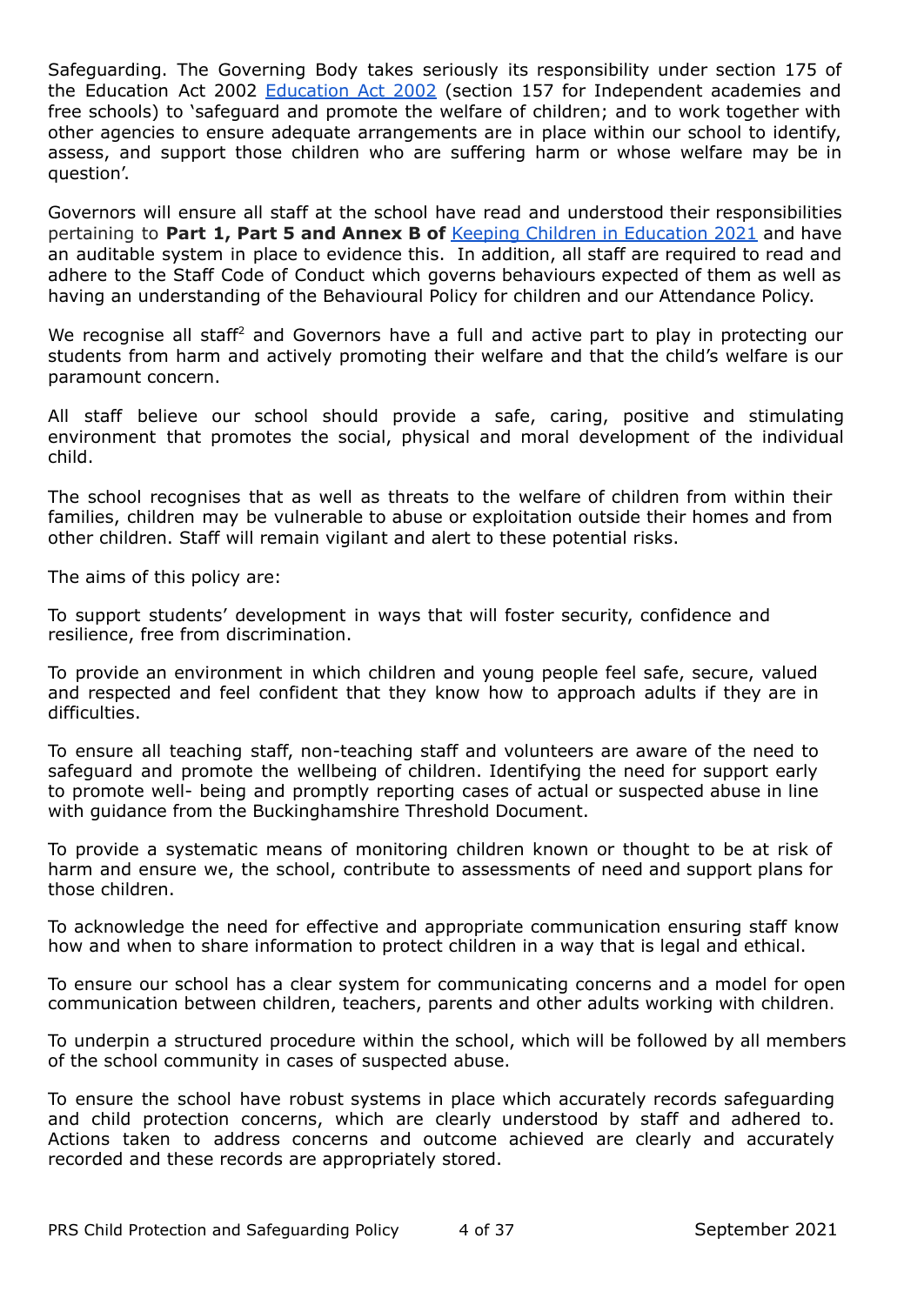To develop effective working relationships, guided by the Threshold document [Buckinghamshire](https://www.buckssafeguarding.org.uk/childrenpartnership/wp-content/uploads/sites/2/2020/08/Threshold-Documents.pdf) CONTINUUM OF NEED, with all other agencies involved in safeguarding and promoting the needs of children at our school.

To ensure that all staff appointed within our school, have been through the safer recruitment process and understand the principles of safer working practices as set out in our Staff Code of Conduct, which stipulates their duty to challenge and report where behaviours of colleagues may have stepped outside of agreed safe practices.

To provide clarity to other community users of our facilities with regard to our expectations of how they should maintain a safe environment which supports children's welfare and development.

This policy is published on our website, [www.princesrisborough.bucks.sch.uk](http://www.princesrisborough.bucks.sch.uk) and hard copies are available from the school office.

#### **2. Contacts**

School Contacts

| <b>Headteacher</b>                      | Mr Simon Baker (01844) 345496<br>(sbaker@prsbucks.com)                                                 |
|-----------------------------------------|--------------------------------------------------------------------------------------------------------|
| Designated Safeguarding Lead (DSL)      | Mr Mike Durose - Assistant Headteacher<br>(01844) 345496 ext 3432<br>(mdurose@prsbucks.com)            |
| Additional Designated Safeguarding Lead | Mrs Sue Hine - Pastoral Support Manager<br>(01844) 345496 ext 3108<br>(shine@prsbucks.com)             |
| Additional Designated Safeguarding Lead | Miss Vicky Bennell - Raising Achievement<br>Officer (01844) 345496 ext 3109<br>(vbennell@prsbucks.com) |
| Additional Designated Safeguarding Lead | Mr Darren Toovey - Raising Achievement<br>Officer (01844) 345496 ext 3110<br>(dtoovey@prsbucks.com)    |
| Additional Designated Safeguarding Lead | Mrs Linda Williams Learning Support Manager<br>(01844) 345496 ext 3478<br>(williams@prsbucks.com)      |
| Nominated Safeguarding Governor         | Mrs Vic Shenton<br>(gov_vshenton@prsbucks.com)                                                         |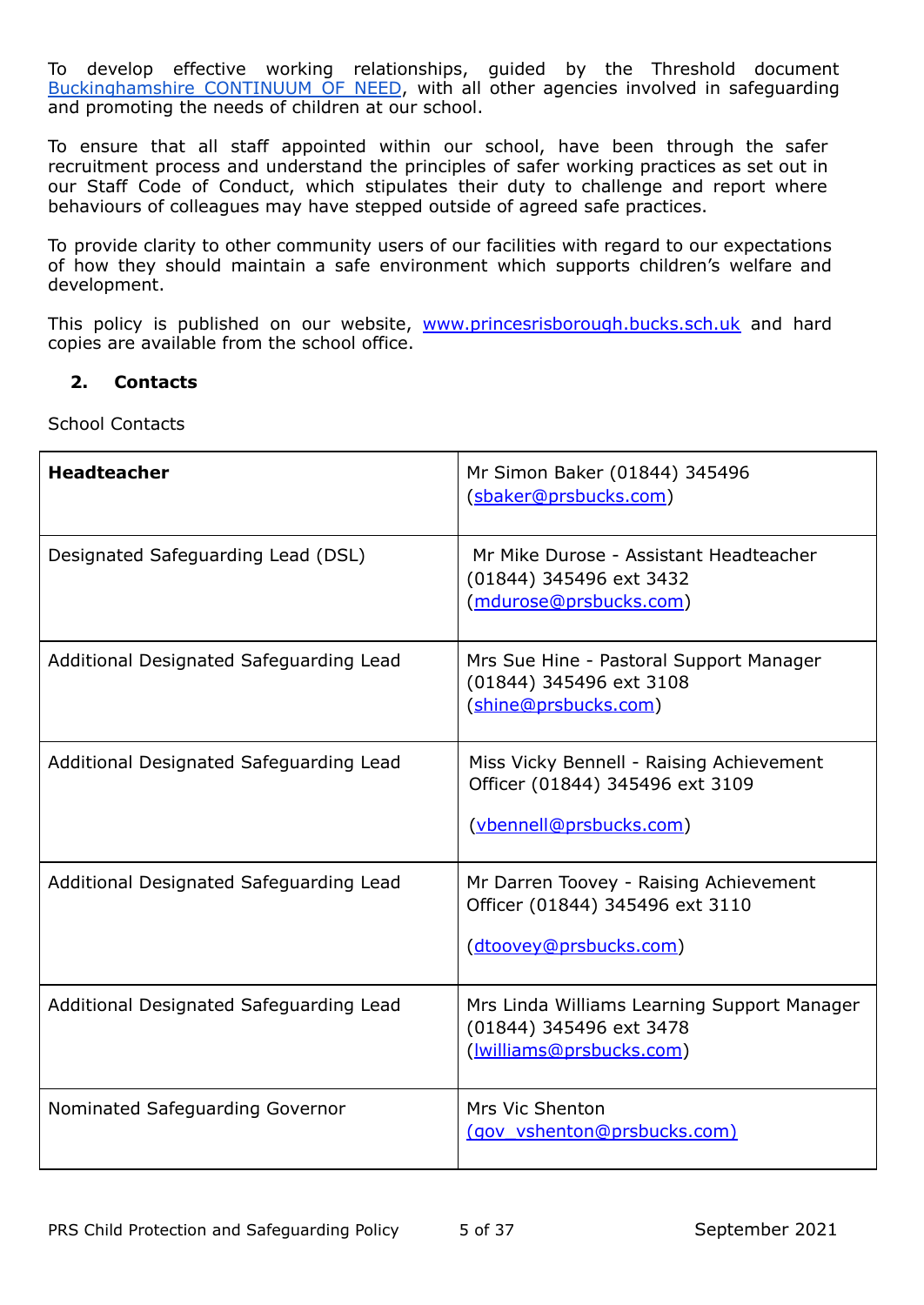Contacts in Buckinghamshire County

| <b>Education Safeguarding Advisory Service</b>                                                                 | 01296 382912                                 |
|----------------------------------------------------------------------------------------------------------------|----------------------------------------------|
| First Response Team (including Early Help,<br>Channel)                                                         | 01296 383962<br>(out of hours 0800 999 7677) |
| Local Authority Designated Officer (LADO):                                                                     | 01296 382070                                 |
| RU Safe? (Barnardos-Child Sexual Exploitation<br>Service)                                                      | 01494 785 552                                |
| <b>Bucks Family Information Service</b>                                                                        | 01296 383065                                 |
| <b>Children's Services</b>                                                                                     | (out of hours) 0800 999 7677                 |
| <b>Thames Valley Police</b>                                                                                    | 101(999 in case of emergency)                |
| Bucks CC Equalities and School<br><b>Improvement Manager</b>                                                   | 01296 382461                                 |
| <b>Bucks CC Prevent Co-ordinator</b>                                                                           | 01296 674784                                 |
| <b>BuckinghamshireSafeguarding</b><br>Children Partnership for procedures,<br>policies and practice guidelines |                                              |
| <b>Barnardos RUSafe Bucks</b>                                                                                  |                                              |
| SchoolsWeb<br>School<br>bulletin,<br>Safeguarding links, A-Z guide<br>to information and services              |                                              |

Other Key Contacts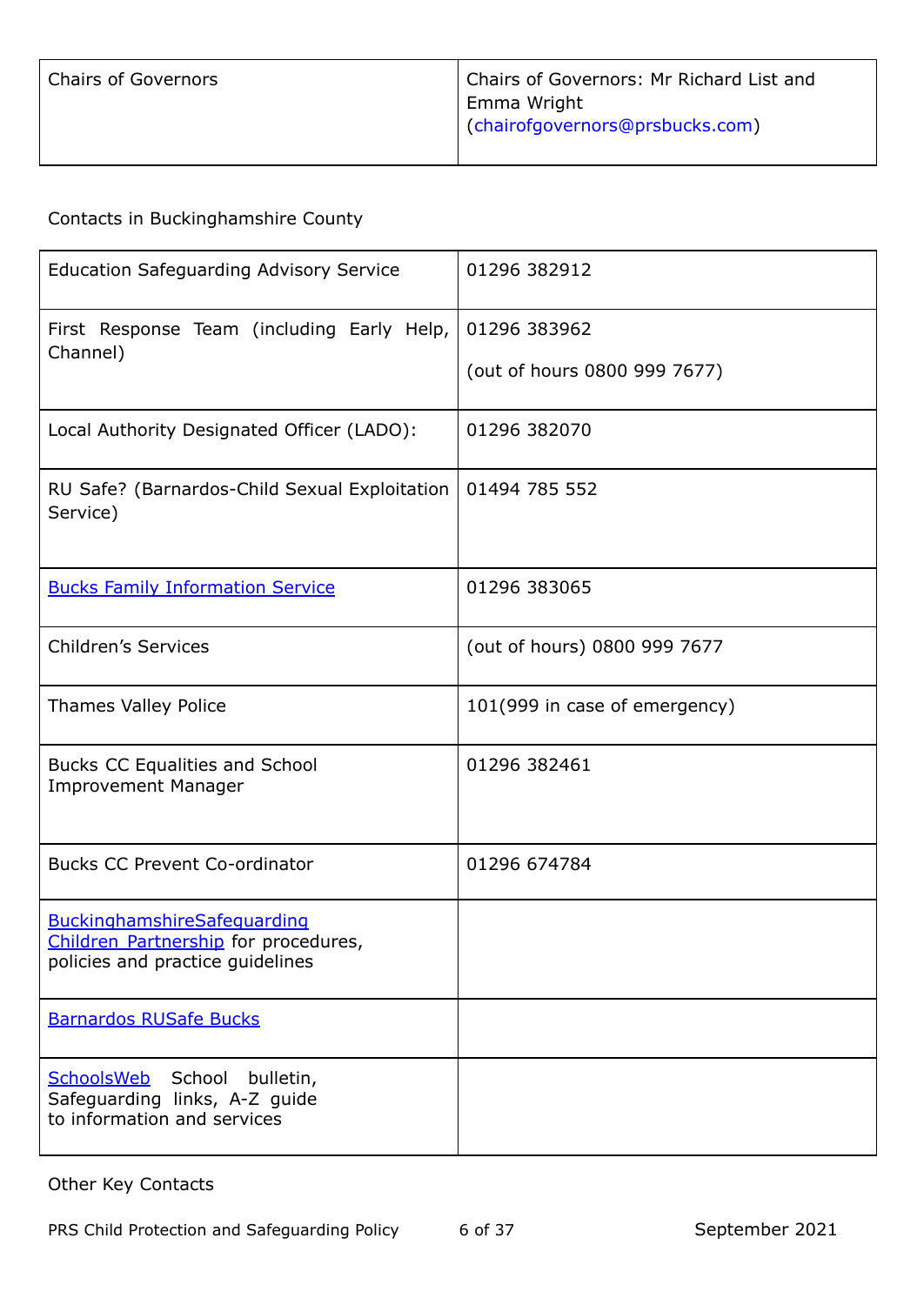| <b>NSPCC</b>                                                                                                          | 0800 800 5000                                                                  |
|-----------------------------------------------------------------------------------------------------------------------|--------------------------------------------------------------------------------|
| Childline                                                                                                             | 0800 11 11                                                                     |
| Kidscape<br>Advice<br>Parent<br><b>Bullying Helpline</b>                                                              | 0207 823 5430                                                                  |
| Genital<br>Mutilation<br>Female<br>Helpline (NSPCC)                                                                   | 0800<br>Email:<br>0283550<br>fgmhelp@nspcc.org.uk<br><b>NSPCC FGM Helpline</b> |
| Samaritans Helpline                                                                                                   | 116 123                                                                        |
| Foreign and Commonwealth Office (Forced<br>Marriages Unit)                                                            | 0207 008 0151                                                                  |
| <b>Crimestoppers</b>                                                                                                  | 0800 555 111                                                                   |
| Forced marriage - GOV.UK                                                                                              | 020 7008 0151<br>fmu@fco.gov.uk                                                |
| (Child<br>Online<br><b>CEOP</b><br>Exploitation<br>and<br>Protection)                                                 |                                                                                |
| R-U Safe?<br>BarnardosChildren/Young People<br>Sexual<br><b>Exploitation Service</b><br><b>Barnardos RUSafe Bucks</b> | 01494 785 552                                                                  |

# **3. Definitions**

# **Safeguarding and promoting the welfare of children is defined in KCSIE 2021 as:**

- Protecting children from maltreatment
- Preventing impairment of children's mental and physical health or development
- Ensuring that children grow up in circumstances consistent with the provision of safe and effective care
- Taking action to enable all children to have the best outcomes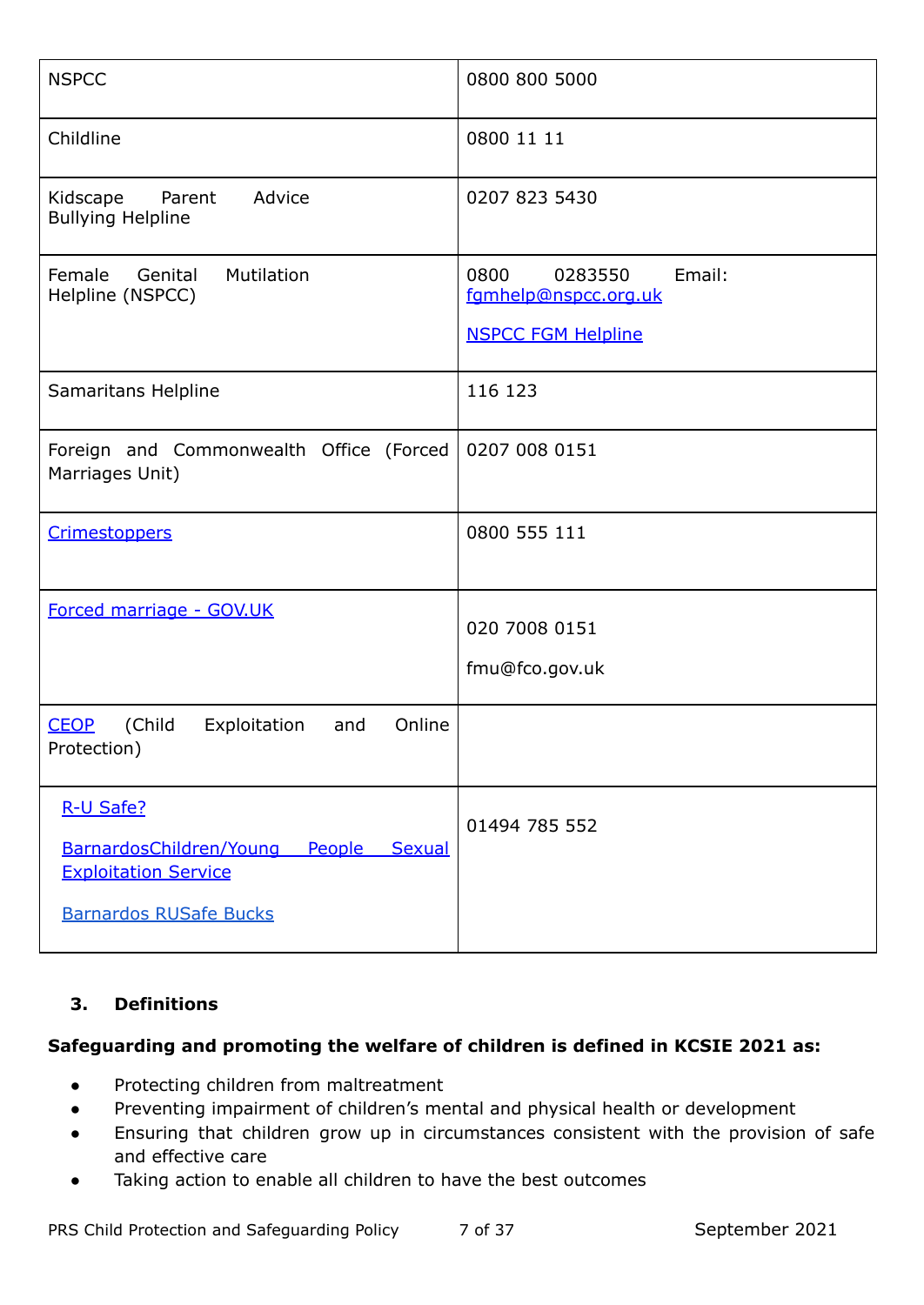**Child protection** is part of this definition and refers to activities undertaken to prevent children suffering, or being likely to suffer, significant harm.

**Abuse** is a form of maltreatment of a child and may involve inflicting harm or failing to act to prevent harm.

**Neglect** is a form of abuse and is the persistent failure to meet a child's basic physical and/or psychological needs, likely to result in the serious impairment of the child's health or development.

**Children** includes everyone under the age of 18.

**Sexting** (also known as youth produced sexual imagery) is the sharing of sexual imagery (photos or videos) by children

**Safeguardin**g is not just about protecting children from deliberate harm. It also relates to the broader aspects of care and education including:

- Pupils' health and safety and well-being, including their mental health
- Meeting the needs of children with special educational needs and/or disabilities
- The use of reasonable force
- Meeting the needs of children with medical conditions
- Providing first aid
- **Educational visits**
- Intimate care and emotional wellbeing
- Online safety and associated issues
- Appropriate arrangements to ensure school security, taking into account the local context
- Keeping children safe from risks, harm and exploitation

## **Safeguarding can involve a range of potential issues such as**:

- Neglect, physical abuse, sexual abuse and emotional abuse
- Contextualised abuse
- Bullying, including online bullying (by text message, on social networking sites, etc) and prejudice based bullying
- Peer on Peer abuse
- Racist, disability and homophobic, bi-phobic or transphobic abuse
- Gender based violence/violence against women and girls
- Extremist behaviour and/or radicalisation
- Child sexual exploitation and human trafficking
- The impact of new technologies, including 'sexting' and accessing pornography
- Child on Child Sexual Violence and Sexual Harassment
- Substance misuse
- Issues which may be specific to a local area or population, for example gang activity and youth violence (County Lines)
- Serious Violence
- Particular issues affecting children including domestic violence, female genital mutilation and honour-based violence and forced marriage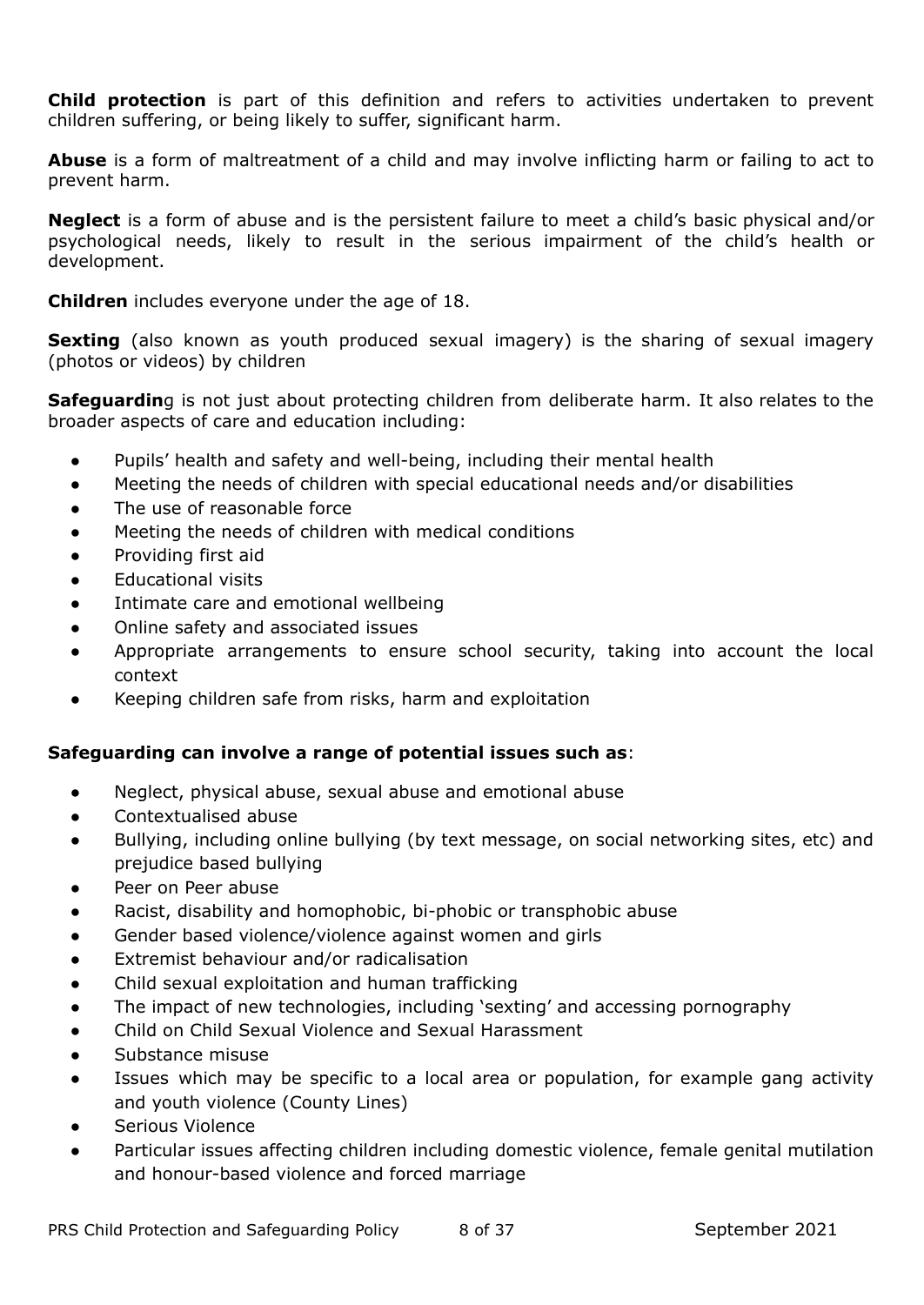'Up skirting'- a criminal offence from 2019

# **Legislation and statutory guidance**

This policy has been developed in accordance with the principles established by the Children Acts 1989 and 2004; and in line with the following:

- 'Working Together to Safeguard Children' 2018 Working Together to [Safeguard](https://assets.publishing.service.gov.uk/government/uploads/system/uploads/attachment_data/file/779401/Working_Together_to_Safeguard-Children.pdf) Children [2018](https://assets.publishing.service.gov.uk/government/uploads/system/uploads/attachment_data/file/779401/Working_Together_to_Safeguard-Children.pdf)
- "Keeping Children Safe in Education"- statutory guidance for schools and further education colleges - Sept 2021 Keeping Children in [Education](https://assets.publishing.service.gov.uk/government/uploads/system/uploads/attachment_data/file/999348/Keeping_children_safe_in_education_2021.pdf) 2021
- [Information](https://www.gov.uk/government/publications/safeguarding-practitioners-information-sharing-advice) Sharing Guidance for Safeguarding Practitioners Information Sharing [Guidance](https://www.gov.uk/government/publications/safeguarding-practitioners-information-sharing-advice) – DfE July 2018
- 'Children Missing Education; Statutory Guidance for Local Authorities' Sept 2016 Children missing [education](https://www.gov.uk/government/publications/children-missing-education) - GOV.UK
- Statutory Guidance issued under section 29 of the Counter-Terrorism and Security Act 2015 Prevent Duty [Guidance](https://www.gov.uk/government/publications/prevent-duty-guidance)
- Sexual Violence and Sexual Harassment between Children in Schools and Colleges Sept 2021 Sexual Violence and Sexual [Harassment](https://assets.publishing.service.gov.uk/government/uploads/system/uploads/attachment_data/file/999239/SVSH_2021.pdf) between Children in Schools and **[Colleges](https://assets.publishing.service.gov.uk/government/uploads/system/uploads/attachment_data/file/999239/SVSH_2021.pdf)**
- 'The Equality Act' 2010 Equality Act 2010: quidance GOV.UK
- [What](https://assets.publishing.service.gov.uk/government/uploads/system/uploads/attachment_data/file/419604/What_to_do_if_you_re_worried_a_child_is_being_abused.pdf) to do if you're worried a child is being abused March 2015 What to do if you are [worried](https://assets.publishing.service.gov.uk/government/uploads/system/uploads/attachment_data/file/419604/What_to_do_if_you_re_worried_a_child_is_being_abused.pdf) a child is being abused
- The United [Nations](https://www.gov.uk/government/publications/united-nations-convention-on-the-rights-of-the-child-uncrc-how-legislation-underpins-implementation-in-england) Convention on the Rights of the Child (UNCRC) United Nations [Convention](https://www.gov.uk/government/publications/united-nations-convention-on-the-rights-of-the-child-uncrc-how-legislation-underpins-implementation-in-england) on the Rights of the Child

# **4. Responsibilities**

## **All Staff**

All staff understand that safeguarding children is **everyone's responsibility.** Any member of staff, volunteer or visitor to the school who receives a disclosure of abuse, an allegation or suspects that abuse may have occurred will report it

We will include opportunities across the curriculum, including PSHE and IT for children to be taught about safeguarding and to develop the skills they need to recognise danger and know where to seek help. We will maintain an attitude of "it could happen here" where safeguarding is concerned.

All staff **will read and understand part 1 of the Department for Education's statutory safeguarding guidance,** Keeping Children Safe in Education"- statutory guidance for schools and further education colleges - Sept 2021 Keeping [Children](https://assets.publishing.service.gov.uk/government/uploads/system/uploads/attachment_data/file/999348/Keeping_children_safe_in_education_2021.pdf) in [Education](https://assets.publishing.service.gov.uk/government/uploads/system/uploads/attachment_data/file/999348/Keeping_children_safe_in_education_2021.pdf) 2021 **and review this guidance at least annually**.

It is essential that all staff have access to this online document and read Part 1 and Annex A, which provides further information on:

- Children and the court system
- Children missing from education
- Children with family members in prison
- Child sexual exploitation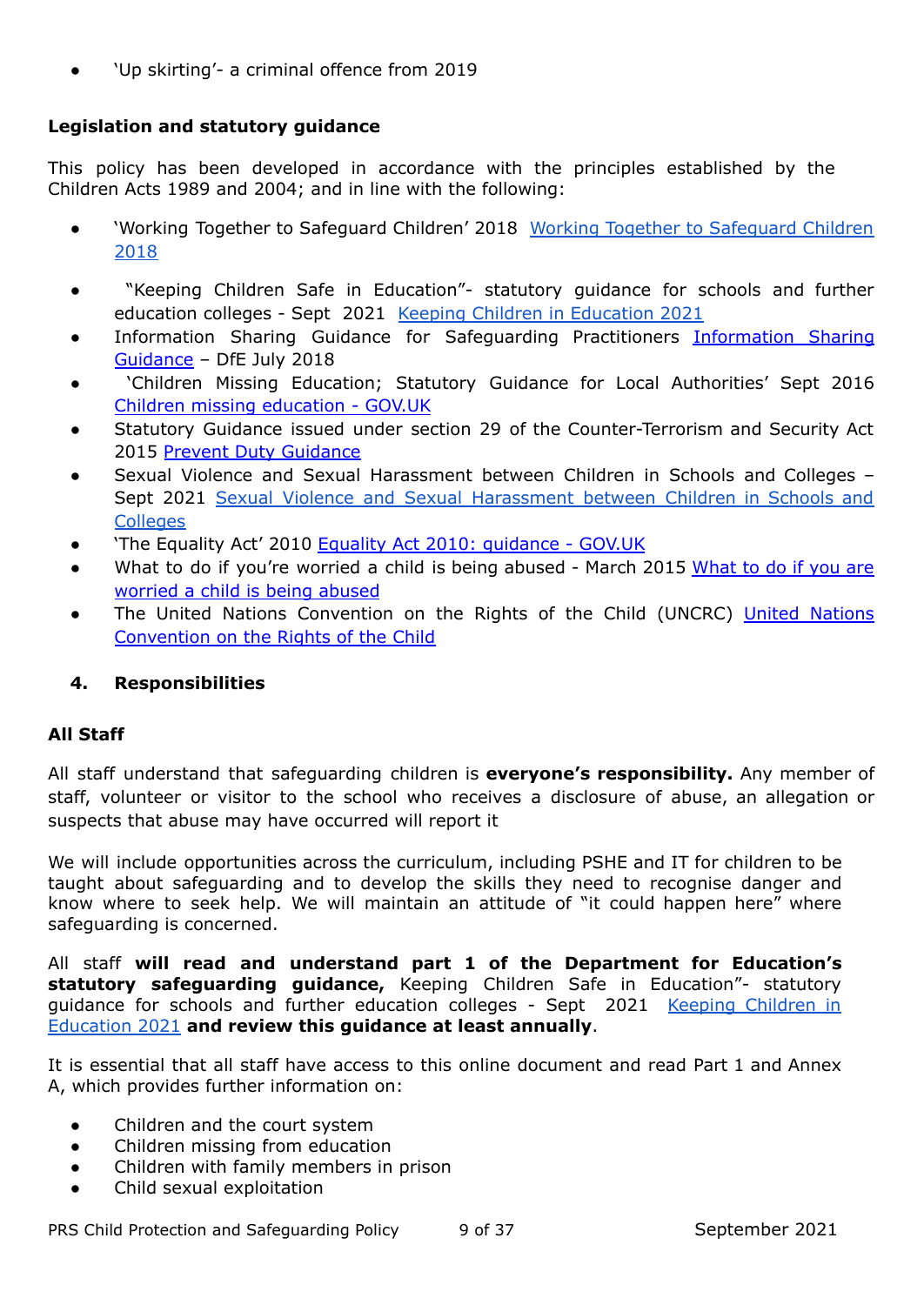- Child criminal exploitation: county lines
- Domestic abuse
- Homelessness
- So-called 'honour-based' abuse including Forced Marriage and FGM
- Preventing radicalisation
- Peer on peer abuse
- Sexual violence and sexual harassment between children in schools and colleges
- What is sexual violence and sexual harassment
- Upskirting
- The response to a report of sexual violence or sexual harassment. This is to assist staff to understand and discharge their role and responsibilities as set out in this guidance

Staff will sign annually to say that they have read and understand KCSIE.

#### **All staff will be aware of:**

#### **What to do if they identify a safeguarding issue or a child tells them they are being abused or neglected, including specific issues such as FGM, and how to maintain an appropriate level of confidentiality while liaising with relevant professionals.**

Our systems which support safeguarding, including the staff code of conduct and the role of the designated safeguarding lead (DSL) and any deputies, the behaviour policy, and the safeguarding response to children who go missing from education.

The early help process and their role in it, including identifying emerging problems, liaising with the DSL, and sharing information with other professionals to support early identification and assessment.

The process for making referrals to local authority children's social care and for statutory assessments that may follow a referral, including the role they might be expected to play.

The signs of different types of abuse and neglect, as well as specific safeguarding issues, such as child sexual exploitation (CSE), indicators of being at risk from or involved with serious violent crime, FGM and radicalisation.

That safeguarding incidents and/or behaviours can be associated with factors outside the school or college and/or can occur between children outside of these environments. All staff, but especially the designated safeguarding lead (and deputies), should consider whether children are at risk of abuse or exploitation in situations outside their families. Extra-familial harms take a variety of different forms and children can be vulnerable to multiple harms including (but not limited to) sexual exploitation, criminal exploitation, and serious youth violence.

Please refer to the BSCP Website for specific guidance on identification of neglect, Please use the full suite of documents and guidance contained within the BSCP webpages -

1.1 Neglect Practice [Guidance](https://bscb.procedures.org.uk/ykosh/assessing-need-and-providing-help/neglect-practice-guidance)

#### **5. The designated safeguarding lead (DSL)**

Our DSL is Michael Durose -Assistant Head. The DSL takes lead responsibility for child protection and wider safeguarding. During term time, the DSL will be available during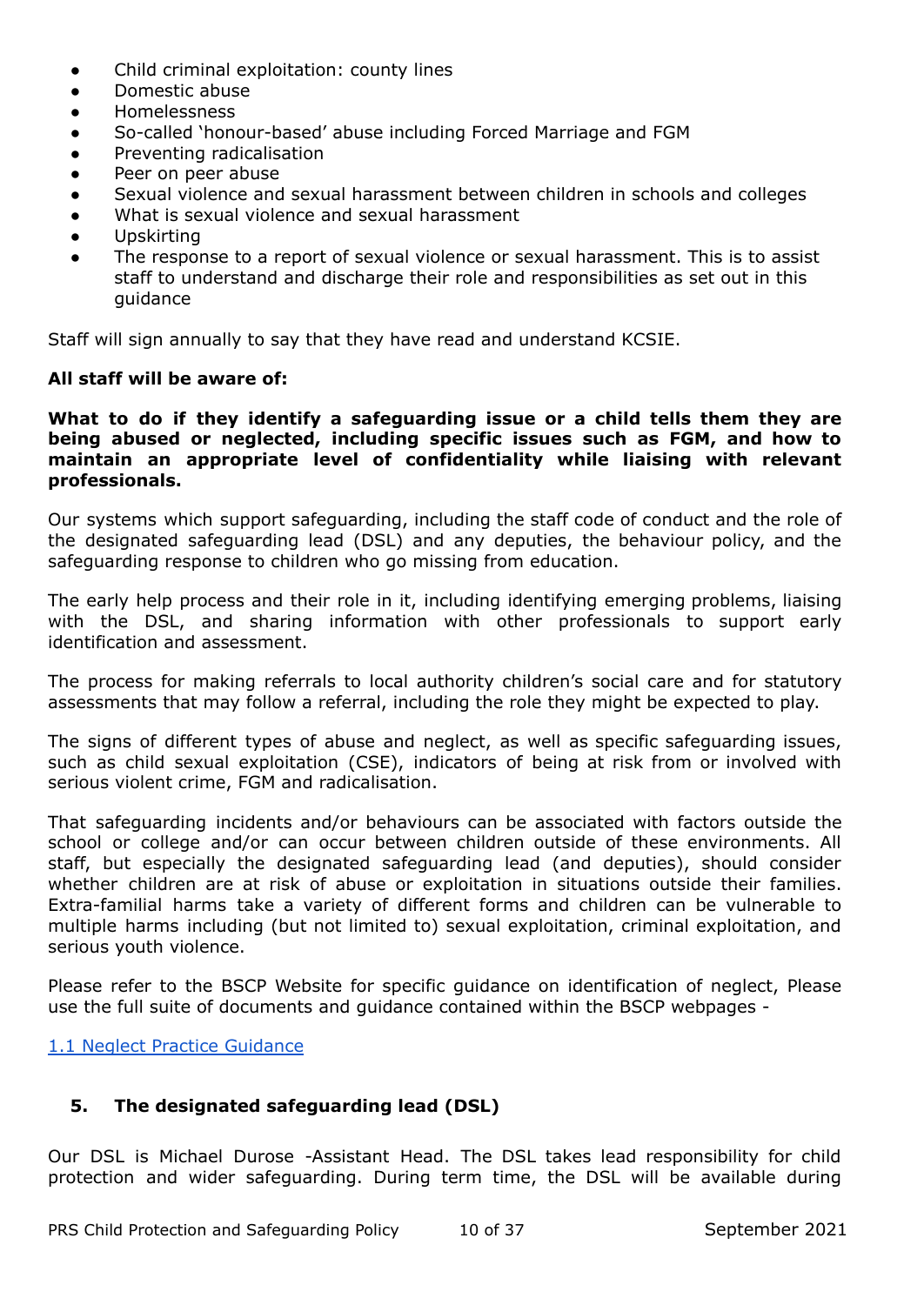school hours for staff to discuss any safeguarding concerns.

If you need to contact the school's DSL Team see below

| Designated Safeguarding Lead (DSL)      | Mr Mike Durose - Assistant Headteacher<br>(01844) 345496 ext 3432<br>(mdurose@prsbucks.com)                   |
|-----------------------------------------|---------------------------------------------------------------------------------------------------------------|
| Additional Designated Safeguarding Lead | Mrs Sue Hine - Pastoral Support Manager<br>(01844) 345496 ext 3108<br>(shine@prsbucks.com)                    |
| Additional Designated Safeguarding Lead | Miss Vicky Bennell - Raising Achievement<br>Officer (01844) 345496 ext 3109<br><u>(vbennell@prsbucks.com)</u> |
| Additional Designated Safeguarding Lead | Mr Darren Toovey - Raising Achievement<br>Officer (01844) 345496 ext 3110<br>(dtoovey@prsbucks.com)           |
| Additional Designated Safeguarding Lead | Mrs Linda Williams Learning Support Manager<br>(01844) 345496 ext 3478<br>( <i>lwilliams@prsbucks.com</i> )   |

In the absence of any of the above, concerns should be brought to the attention of the most senior member of staff on site. Staff understand if there is an immediate risk of harm then they should call The Police (999) or Bucks First Response Team (01296 383962) directly and update the DSL at the earliest opportunity.

# **6. Procedures for dealing with concerns about a child**

If staff suspect or hear an allegation or concern of abuse or neglect from a child or any third party, they must follow the relevant procedure below.

All staff should:

- listen carefully
- avoid asking leading questions use the TED: Tell, Explain, Describe
- reassure the individual that the allegation/complaint will be taken seriously
- not guarantee absolute confidentiality (as this may ultimately not be in the best interests of the child) and explain to the child that staff will only share the information with those who need to know to help the child

All staff should explain next steps and who the information will be passed to.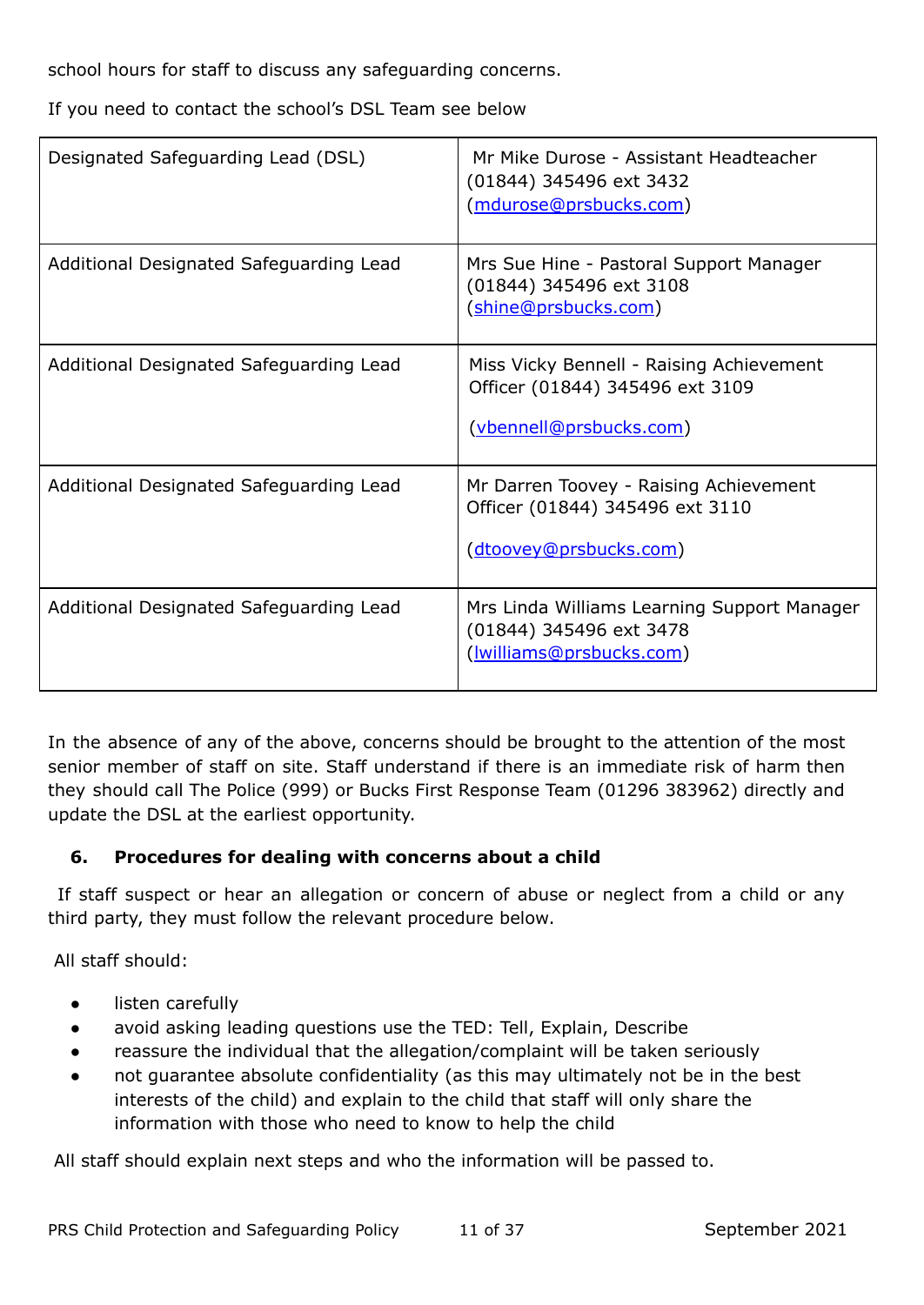**All concerns, discussions and decisions (together with reasons) made under these procedures should be recorded in writing using CPOMS <https://www.cpoms.co.uk/> and the safeguarding tab clicked to ensure the appropriate person is notified. Should there be an access issue staff should send their account by email to [childprotection@prsbucks.com](mailto:childprotection@prsbucks.com)**

Where there is a safeguarding concern, the School will ensure the student's wishes and feelings are taken into account wherever possible and will work with them (and their families where appropriate) when determining what action to take and what services to provide. This is particularly important in the context of harmful sexual behaviours, such as sexual harassment and violence.

The School manages this by ensuring the child has an opportunity to express their wishes and feeling using the VOC (Voice of Child) pro forma].Voice of the Child - [Buckinghamshire](https://www.buckssafeguarding.org.uk/childrenpartnership/professionals/voice-of-the-child/) [Safeguarding](https://www.buckssafeguarding.org.uk/childrenpartnership/professionals/voice-of-the-child/) Children Partnership

Safeguarding information will often be special category personal data and the School will have due regard to its data protection obligations when sharing such data. Whilst the School aims to get consent to share information, relevant personal information may be shared without consent if there is a lawful basis to do so such as where a child's safety may be at risk. This is because the Data Protection Act 2018 includes 'safeguarding children and individuals at risk' as a condition that allows information to be shared without consent. Any decision to share or withhold information will be recorded together with the reasons for it and who the information has been given to. The School operates its processes with the best interests of the student at their heart

# **7. The Governing Body**

# **The Governing Body understands and fulfils its safeguarding responsibilities.**

It must:

- Ensure that the Headteacher and (when not the Headteacher) the DSL create and maintain a strong, positive culture of safeguarding within the school.
- Ensure that this policy reflects the unique features of the community we serve and the needs of the pupils attending our provision (see section 4). This will be reviewed at least annually in line with changes to guidance and legislation.
- Regularly monitor and evaluate the effectiveness of this Child Protection Policy and be satisfied that it is being complied with.
- Appoint a Designated Safeguarding Lead (DSL), who is a member of the Senior Leadership Team (SLT) and has the required level of authority, and also appoint at least one Deputy DSL. The Headteacher has overall responsibility for safeguarding within the school; they can be the DSL or can delegate that work to a member of the SLT. The SLT must report to the Headteacher on a regular basis. The roles and responsibilities of the DSL and Deputy DSL are made explicit in those post-holders' job descriptions.
- Recognise the importance of the role of the DSL, ensuring they have sufficient time, training, skills and resources to be effective. Refresher training must be attended every 2 years, in addition knowledge and skills must be refreshed at regular intervals, at least annually.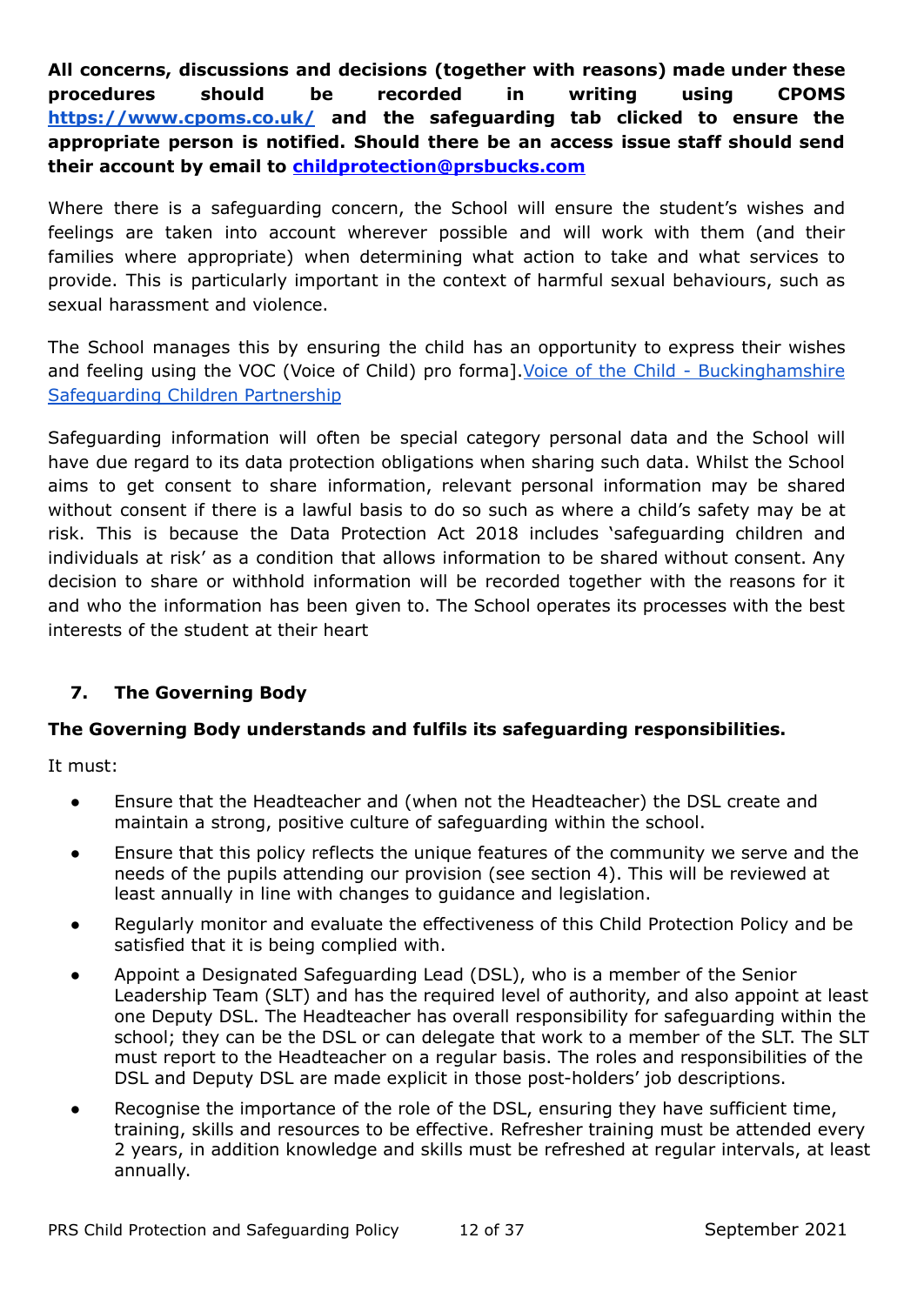- Ensure measures are in place for the governing body to have oversight of how the school's delivery against its safeguarding responsibilities are exercised and evidenced. Ensure robust structures are in place to challenge the Headteacher where there are any identified gaps in practice or procedures are not followed.
- Recognise the vital contribution that the school can make in helping children to keep safe, through incorporation of safeguarding within the curriculum. This will also be taught through the PSHE curriculum and relevant issues through the Relationship Education (primary schools) or Relationship Sex Education (secondary schools, mandatory from Sept. 2020). Ensure that through curriculum content and delivery children in the school understand, at age and stage appropriate levels, safeguarding and how to keep themselves safe in a contextually appropriate way.
- Ensure safe and effective recruitment policies and disciplinary procedures are in place, which adhere to Keeping Children Safe in [Education](https://assets.publishing.service.gov.uk/government/uploads/system/uploads/attachment_data/file/999348/Keeping_children_safe_in_education_2021.pdf) 2021 and legislation referred to therein.
- Ensure that school is following the statutory RSE guidance –[Relationships](https://www.gov.uk/government/publications/relationships-education-relationships-and-sex-education-rse-and-health-education) and sex education (RSE) and health education - GOV.UK [\(www.gov.uk\)](https://www.gov.uk/government/publications/relationships-education-relationships-and-sex-education-rse-and-health-education)
- Ensure resources are allocated, as a priority, to meet the needs of pupils requiring child protection or early intervention.
- Ensure the DSL completes an Annual Safeguarding Report for Governors, demonstrating how we are meeting our statutory responsibilities for safeguarding and promoting the welfare of children. Ensure a copy of this report is shared with the Education Safeguarding Advisory Service within the specified time frame.

It is the duty of the Chair of Governors (Mr Richard List and/or Emma Wright) to liaise with relevant agencies if any allegations are made against the Headteacher. If there are concerns that issues are not being progressed in an expedient manner, staff/pupils/parents/carers should escalate concerns to the Local Authority Designated Officer (LADO) via First Response.

The Governing Body must ensure that a named teacher is designated for Children Looked After and that an up to date list of children who are subject to a Care Order or are accommodated by the County Council is regularly reviewed and updated. The school must work with the Virtual Schools Team to support the educational attainment for those children who are Looked After.

The governing body has a statutory duty to appoint a Nominated Governor for Child Protection. The Nominated Governor must be familiar with **[Buckinghamshire](https://www.bucks-lscb.org.uk/) Safeguarding Children** [Partnership](https://www.bucks-lscb.org.uk/) procedures, Local Authority procedures and guidance issued by the Department for Education. The Nominated Governor must:

- Work with the DSL to produce the Child Protection Policy annually.
- Undertake appropriate safeguarding training, to include Prevent Training.
- Ensure child protection is, as a minimum, an annual agenda item for the Governing Body.
- Meet at least termly with the DSL to review and monitor the school's delivery on its safeguarding responsibilities and to review the Single Central Record.
- Take responsibility to ensure that the school is meeting the OFSTED requirements as set out in the inspection guidance:Inspecting [safeguarding](https://assets.publishing.service.gov.uk/government/uploads/system/uploads/attachment_data/file/828763/Inspecting_safeguarding_in_early_years__education_and_skills.pdf) in early years, education and skills [settings](https://assets.publishing.service.gov.uk/government/uploads/system/uploads/attachment_data/file/828763/Inspecting_safeguarding_in_early_years__education_and_skills.pdf) and Education inspection framework (EIF) - GOV.UK [\(www.gov.uk\)](https://www.gov.uk/government/publications/education-inspection-framework)

All governors must complete safeguarding training on appointment, to also include Prevent training.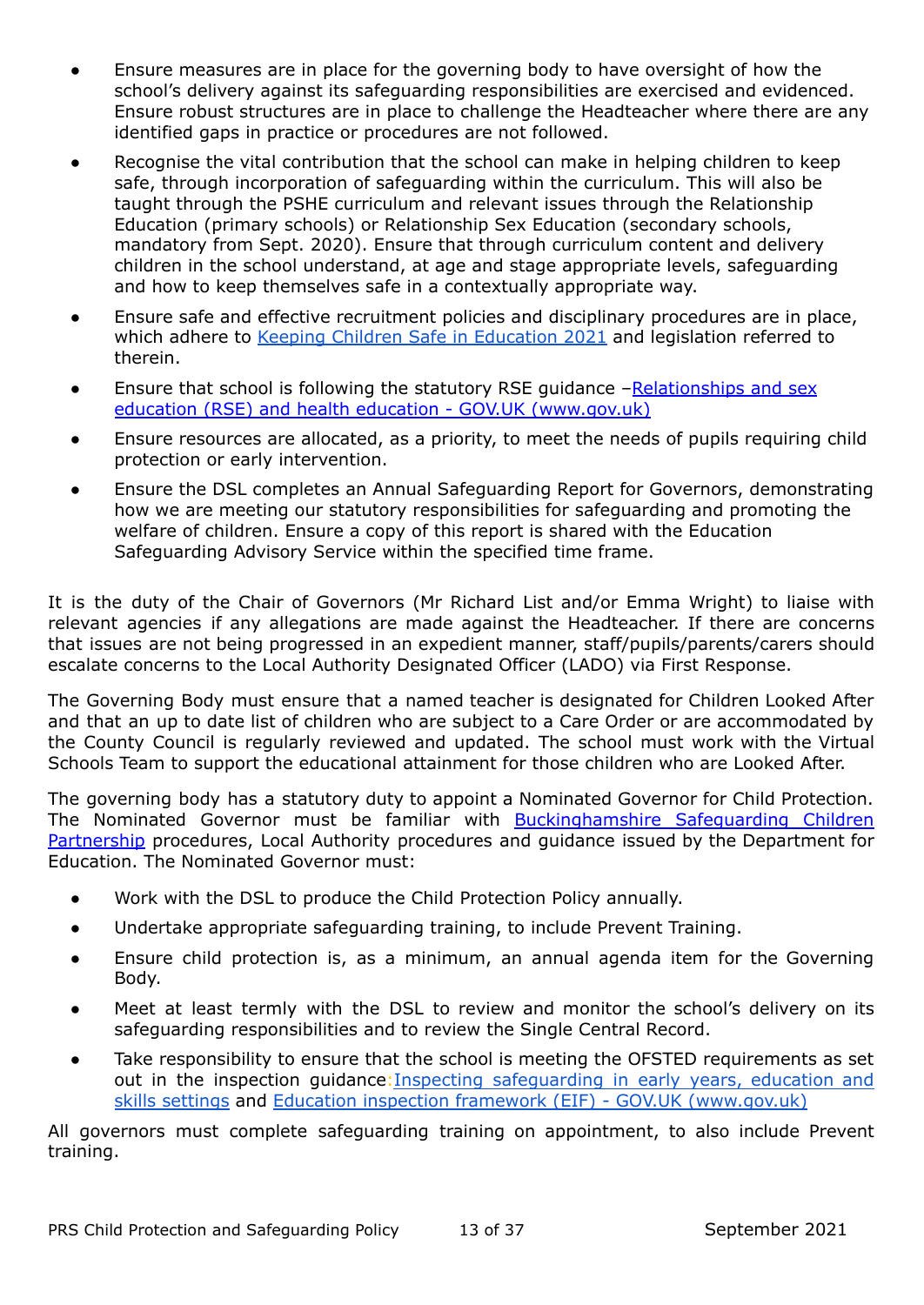Overall responsibility for the safeguarding of pupils remains with the Headteacher, although tasks may be delegated to other members of the team, including the nominated DSL if appropriate. We have a Designated Safeguarding Lead (DSL) who is responsible for:

- Creating a culture of safeguarding within the school, where children are protected from harm. Ensuring all staff receive an appropriate level of induction and training to support them to be professionally curious and vigilant in order to question behaviours and challenge perceptions if they have concerns for a pupil.
- Ensuring children receive the right help at the right time using the Buckinghamshire Threshold Document to inform plans for support or protection (see Appendix for definitions of the categories of abuse).
- Ensuring referrals to partner agencies are followed up in writing, within 24 hrs of initial contact, including referrals to First Response.
- Establishing and embedding a policy and process for recording and storing information about child protection concerns and outcomes achieved, enabling records to be reviewed and an overview gained, in order to support timely interventions and allow prompt follow up. This includes use of the Escalation Process found on the BSCP website.
- Ensuring safeguarding records, legislation and guidance are up to date and are maintained in accordance with data protection. Ensuring records are stored safely and securely and remain confidential. That:
	- o the DSL must share information, both internally and externally, on a 'need to know' basis only, being able to justify the reason for sharing and in accordance with the confidentiality policy.
	- $\circ$  all child protection files are held separately from pupil educational records.
- Maintaining the record of staff safeguarding training. Ensuring that our most up to date Child Protection Policy is widely available (this may be on the website), publishing the Safeguarding Statement and other relevant information on the school website. Ensuring that the safeguarding team contact details and photos are displayed in prominent areas around the school and also on the website.
- Being the designated point of contact for staff to be able to discuss and share their concerns, developing a culture whereby staff feel comfortable to do so. In their absence the DSL will ensure the Deputy DSL, or most senior member of staff, is available (The DSL and the Deputies are all trained to the same level within our school).
- Being available to staff and outside agencies during school hours and term time for consultation on safeguarding concerns raised. Having responsibility to ensure that cover is arranged outside of term-time during working hours.
- During residential and extended school hours, ensuring arrangements are in place for staff to have a point of contact.
- Contributing effectively to multiagency working, for the safeguarding and promotion of the welfare of children, this could include:
	- o participating in Strategy discussions
	- o attending Child Protection Case Conferences
	- o submitting reports to the conference, which must be shared in advance with the parents/carers
	- o contributing effectively and taking shared responsibility for core group meetings with all other agencies involved
	- o engaging fully, as requested, in any other multi-agency planning meetings
	- o contributing to the Framework for Assessments process
	- o ensuring coverage is available at all times during the year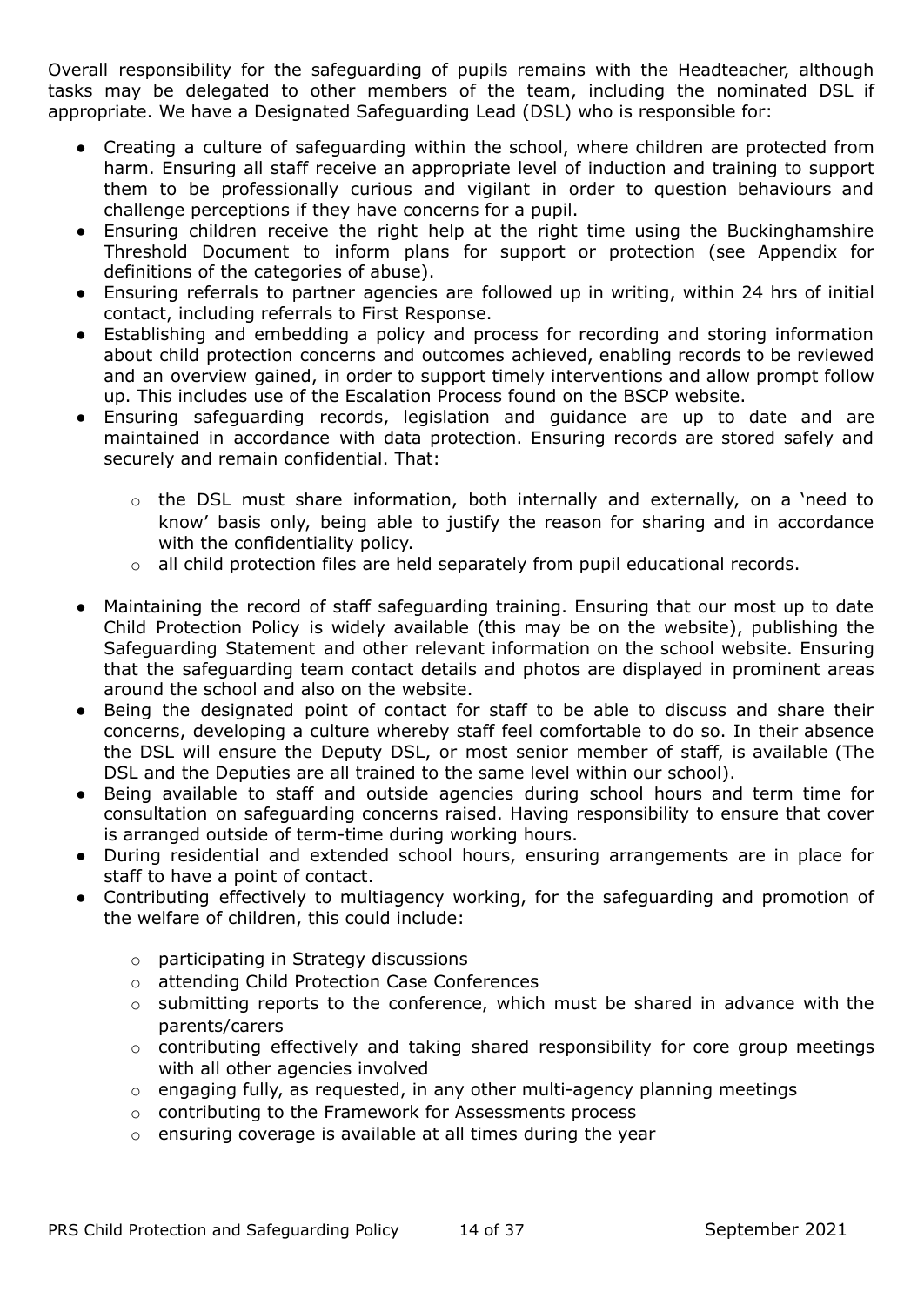Providing the Headteacher (if the Headteacher is not the DSL), with an annual report for the Governing Body, detailing how the school delivers on its safeguarding responsibilities and any child protection issues within the school. The Governing Body will use this report to fulfil its responsibility to provide the Local Authority with information about their safeguarding policies and procedures.

Meeting regularly, at least termly, with the Nominated Governor to share oversight of the safeguarding provision within the setting, monitor performance and develop plans to rectify any gaps in policy or procedure.

Meeting the statutory requirement to keep up to date with knowledge, enabling them to fulfil their role, including attending mandatory and any other additional relevant training.

Referring immediately to the Police any cases where a criminal offence may have been committed or risk of harm is imminent.

# **8. Procedures**

Our school procedures for all staff, supply staff, governors, volunteers, visitors and contractors in safeguarding and protecting children from harm are in line with Buckinghamshire Council an[d](https://www.bucks-lscb.org.uk/) [Buckinghamshire](https://www.bucks-lscb.org.uk/) Safeguarding Children Partnership safeguarding procedures, **"Working Together to Safeguard Children 2018"** Working Together to [Safeguard](https://assets.publishing.service.gov.uk/government/uploads/system/uploads/attachment_data/file/942454/Working_together_to_safeguard_children_inter_agency_guidance.pdf) Children 2018, **"Keeping Children Safe in Education 2021"** Keeping children safe in [education](https://assets.publishing.service.gov.uk/government/uploads/system/uploads/attachment_data/file/999348/Keeping_children_safe_in_education_2021.pdf) 2021 [\(publishing.service.gov.uk\)](https://assets.publishing.service.gov.uk/government/uploads/system/uploads/attachment_data/file/999348/Keeping_children_safe_in_education_2021.pdf) and statutory guidance issued under section 29 of the **Counter-Terrorism and Security Act 2015** Revised Prevent duty [guidance:](https://www.gov.uk/government/publications/prevent-duty-guidance/revised-prevent-duty-guidance-for-england-and-wales) for England and Wales - GOV.UK [\(www.gov.uk\).](https://www.gov.uk/government/publications/prevent-duty-guidance/revised-prevent-duty-guidance-for-england-and-wales)

We will ensure:

- We have a designated member of the Senior Leadership Team who has undertaken appropriate training for the role, as recommended by BSCP. Our DSL will be required to update their training in accordance with the Learning Pathway agreed by the LSCB.
- We have a member of staff *(Additional/Deputy Safeguarding Leads*) who will act in the DSL's absence who has also received training for the role of DSL and who will have been briefed in the role. In the absence of an appropriately trained member of staff, the Headteacher will assume this role.

All adults (including supply teachers, volunteers and contractors) new to our school are made aware of the school's policy and procedures for child protection, the name and contact details of the DSL, their role and responsibilities under **"Keeping Children Safe in Education 2021"** Keeping children safe in education 2021 [\(publishing.service.gov.uk\)](https://assets.publishing.service.gov.uk/government/uploads/system/uploads/attachment_data/file/999348/Keeping_children_safe_in_education_2021.pdf) and the booklet **"What to do if You're Worried a Child is Being Abused"** Stat [guidance](https://assets.publishing.service.gov.uk/government/uploads/system/uploads/attachment_data/file/419604/What_to_do_if_you_re_worried_a_child_is_being_abused.pdf) template [\(publishing.service.gov.uk\)](https://assets.publishing.service.gov.uk/government/uploads/system/uploads/attachment_data/file/419604/What_to_do_if_you_re_worried_a_child_is_being_abused.pdf) . They will have these explained, as part of their induction into the school.

Visitors must be:

- **●** Clearly identified with visitor/contractor passes.
- **●** Met and directed by school staff/representatives.
- Signed in and out of the school, by school staff.
- **●** Given child protection advice for visitors working in our school.
- Given restricted access to only specific areas of the school, as appropriate.
- Escorted by a member of staff/representative as required.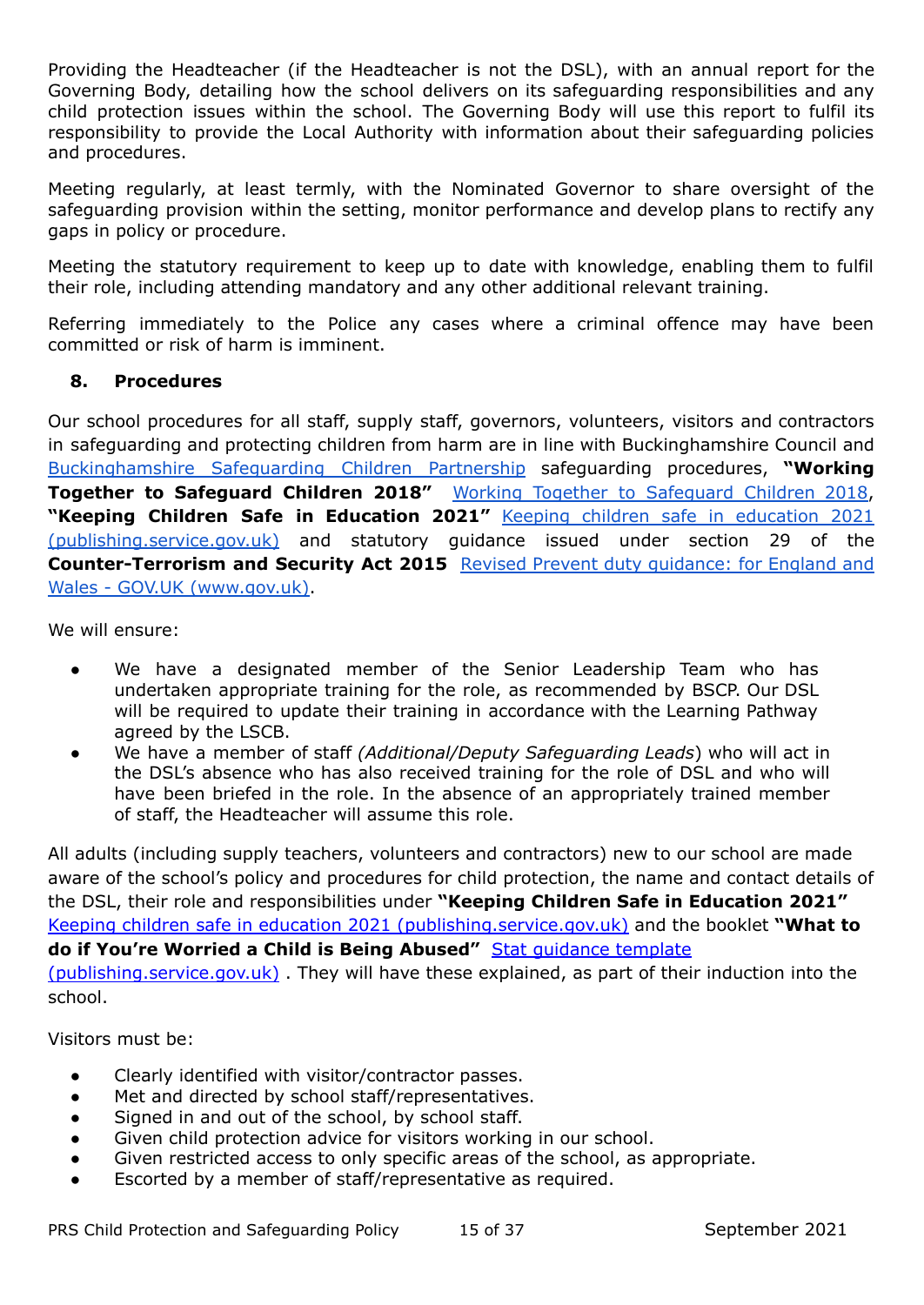Given access to pupils restricted to the purpose of their visit.

All members of staff are required to attend annual training opportunities arranged or delivered by the DSL, in order to develop their understanding of the signs and indicators of abuse, how to respond to a student who discloses abuse and the procedure to be followed to promote a child's welfare. Staff are supported to further develop their understanding mechanisms are in place to enhance this via team meetings, newsletters and email updates.

All parents/carers are made aware of the school's responsibilities in regard to child protection procedures through this Policy which is available on our website. Hard copies are also available from the school office. Further reference is made to this in our prospectus/brochure and in our home school agreement.

#### **Attendance**

Through our [Attendance](https://www.princesrisborough.bucks.sch.uk/docs/policies/New_Format_Policies/Attendance_for_Learning_Policy.pdf) Policy , we have in place a robust system for monitoring attendance and will act to address absenteeism with parents and students promptly to effect change and identify any safeguarding issues arising.

Parents must notify the school on each day of any unplanned absence  $-$  by 8.30 am or as soon as practically possible. We ask all parents to preferably call the main office on 01844 345496

or if this is not possible email [studentabsence@prsbucks.com](mailto:studentabsence@prsbucks.com)

All children attending our school are required to have a minimum of two identified emergency contacts; this is to support prompt communication in the event of a serious incident or a child missing from school.

Parents are texted on the first day of absence of their child if they have not contacted the school.

Any student absent for ten school days, where it has not been possible to make contact with a parent/carer, will be reported as a Child Missing in Education using the CME Protocol.

Any absence of two consecutive school days, without satisfactory explanation, of a student currently subject to a Child Protection Plan is immediately referred to their social worker.

At Princes Risborough School we will support all students and their families.

This may mean that absences for different reasons are authorised:

- Religious observance where the day is exclusively set apart for religious observance by the religious body to which the student's parents belong.
- Traveller pupils travelling for occupational purposes this covers Roma, English and Welsh Gypsies, Irish and Scottish Travellers, Showmen (fairground people) and Circus people, Bargees (occupational boat dwellers) and New Travellers.

Support can be offered to those parents that have barriers, these include, but are not limited to:

- Helping parents to read and fill out forms
- Emails to be used as a way of communicating to allow parents or carers to easily translate it into their spoken language
- Contact to be made to an agreed English speaking relative
- Financial support

Parents must inform school if there are any changes to a student's residential status.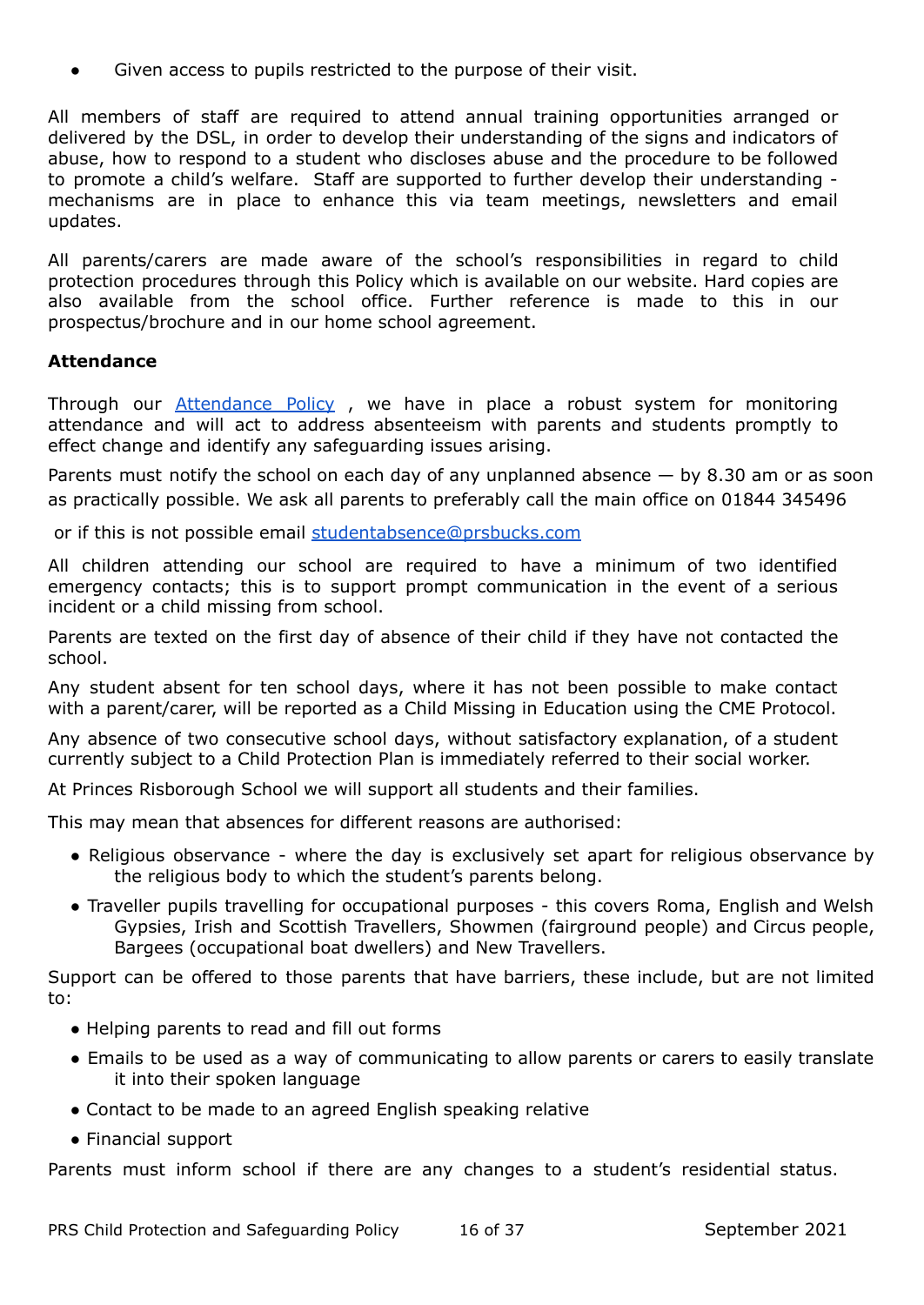School has a mandatory duty to inform the local authority via the First Response Team, if a child under the age of 16 yrs., lives with someone other than their parent, step-parent, aunt, uncle or grandparent for a period of more than 28 days. This is defined as being a private fostering arrangement.

All staff, parents/carers and children are made aware of the school's escalation process on the school website [Commendation](https://www.insignis.org.uk/docs/nov_2020_policies/IAT_-_Commendations_and_Complaints_Policy.pdf) and Complaints Policy. This can be activated in the event of concerns not being resolved after the first point of contact. For staff, Initially, professionals should attempt to resolve differences through discussion, within a timescale that protects the child from harm. However, if there is concern that a child is at imminent risk of harm and the concern has not been resolved at the first point of contact (DSL), escalate to the Headteacher and contact first response.

We acknowledge an individual's safeguarding responsibility does not end once they have informed the DSL of any concerns, although specific details of further actions may be appropriately withheld by the DSL as information will only be shared on a need to know basis.

Our lettings policy reflects the ongoing responsibility the school has for safeguarding those using the site outside of normal school hours, ensuring the suitability of adults working with children on school sites at any time. School must have sight of the up to date **Child Protection Policy** of any organisation hiring the school's facilities.

Community users organising activities for children are made aware of and required to demonstrate their understanding of the need for compliance with the school's child protection guidelines and procedures, as part of their use of our facilities.

The school operates Safe Recruitment practices including ascertaining the suitability of employed staff and volunteers in regulated activities. Checks will be made through the Disclosure and Barring Service and the National Teachers Council's Prohibition List, as recommended by Buckinghamshire County Council and in line with current legislation.

We apply the same level of scrutiny to staff employed via an agency, ensuring their identities, qualification and suitability to work safely with children.

Allegations against members of staff are referred to the Local Authority Designated Officer (LADO). There are procedures in place to make a referral to the Disclosure and Barring Service (DBS) if a person in regulated activity has been dismissed or removed due to safeguarding concerns or would have been had they not resigned. The school recognises that this is a legal duty and a failure to refer when the criteria are met is a criminal offence.

- Disqualification by association not relevant to Princes Risborough School because we do not have any students aged under 8. [https://www.gov.uk/government/publications/disqualification-under-the-childcare-a](https://www.gov.uk/government/publications/disqualification-under-the-childcare-act-2006) [ct-2006](https://www.gov.uk/government/publications/disqualification-under-the-childcare-act-2006)
- Our procedures are reviewed and updated annually as a minimum.
- The name of the DSLs are clearly displayed around the school in appropriate locations including Reception and the staff room, with a statement explaining the school's role in referring and monitoring cases of suspected abuse. The DSLs will be available during school hours and term time to support safeguarding within our school.

#### **9. Prevention**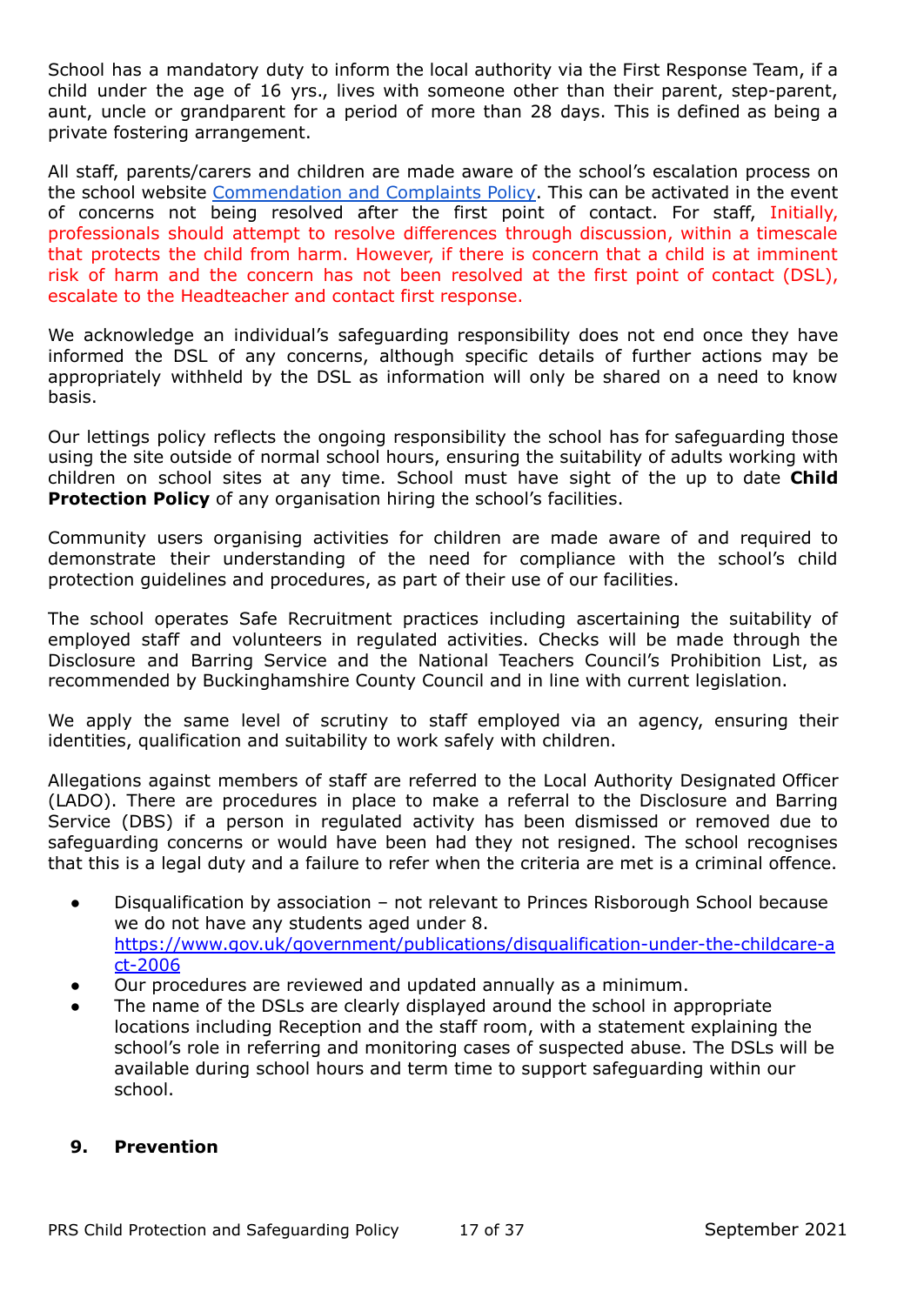We recognise school plays a significant part in the prevention of harm to our students by providing effective lines of communication with trusted adults, supportive friends and an ethos of protection. We include within this the emotional wellbeing of our students and recognise the role school plays in identifying vulnerability and preventing the political indoctrination of students either by self-radicalisation or through exposure to extremist views.

We are aware of the Prevent Duty to protect young people from radicalisation and extremism. At our school we view this as a safeguarding matter like any other and these processes will be applied to support children and their families where vulnerabilities are identified, invariably this will require us to work with partner agencies to support and protect the vulnerable student.

Concerns regarding the conduct or behaviour of a student, where it is believed they are vulnerable to extremism, will follow the same process of reporting as with any other safeguarding concern. A referral will be made to the First Response Team and passed by them via the Channel coordinator.

All school staff are required to attend training to support them to identify a range of safeguarding and child protection matters, helping them to recognise and respond appropriately should concerns arise, supporting them to act on or escalate concerns.

Whilst a central part of our work with students is to support them to stay safe whilst on-line, we also have in place appropriate web filtering systems so that young people cannot view potentially extreme material, which we also monitor.

We recognise that some students because of their life experiences or additional needs including SEN, may be disproportionately affected by the behaviours of their peers or vulnerable to the influence of others. We will work in partnership with colleagues in other agencies to promote the wellbeing of this cohort of students.

The school community will therefore:

- Establish and maintain a safeguarding ethos, which is understood by all staff, enabling students feel secure. Ensuring all students know there are staff in the school whom they can approach if they are worried or in difficulty. Encouraging students to share their worries, knowing that they will be listened to.
- Receive focused annual training to support learning and understanding of the changing landscape of safeguarding which is underpinned by legislation and includes issues such as FGM, themes of exploitation and management of sexual violence and sexual harassment.
- Understand that safeguarding and protection of students has to be viewed within the context of the students lived experience and the factors that influence him/her may impact on this; friends, family school and their community.
- Provide, across the curriculum, opportunities which equip children with the skills they need to stay safe from both physical and emotional harm and to know to whom they should turn for help.
- Ensure staff work effectively with partner agencies to seek advice, support and guidance, drawing on multi-agency expertise, knowledge and experience to support students at risk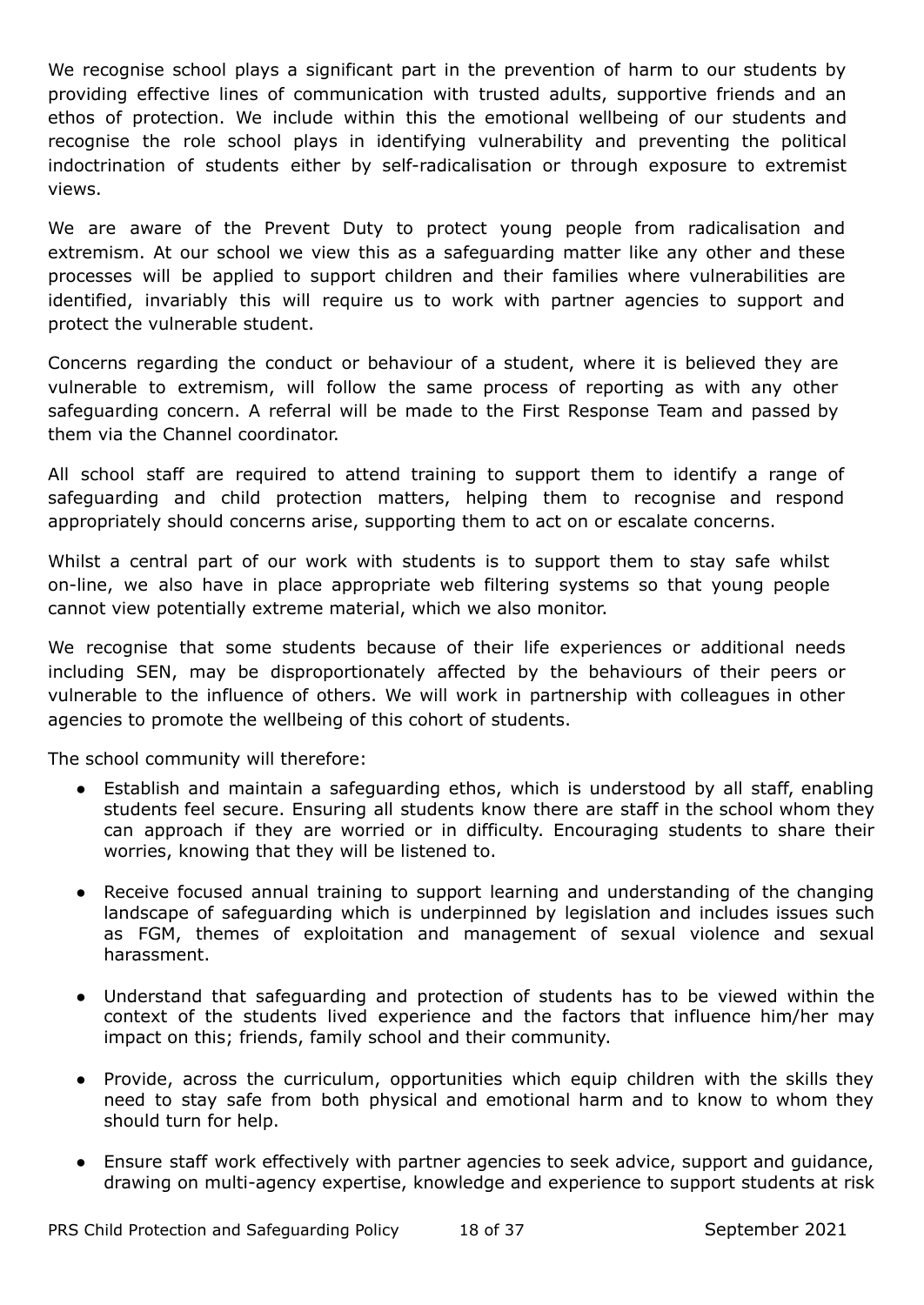of harm including emotional and intellectual harm via social media and use of the internet.

● Be sensitive and alert to the possibility of some children's behaviours and the risk they may pose to their peers. Staff will be supported by the DSL to assess and act on concerns highlighted to ensure school remains a safe place to learn.

## **10. Supporting Children**

We recognise the young minds of our students can be vulnerable and may be exploited by others, therefore staff will be alert to the signs of vulnerability and/or susceptibilities to violent extremism, grooming or indoctrination and report concerns via our child protection procedures.

We recognise that the school may provide the only stability in the lives of children who have been abused or who are at risk of harm, we therefore take our responsibilities seriously.

We accept that research shows that the behaviour of a child in these circumstances may range from that which is perceived to be normal to aggressive or withdrawn. Research also tells us that children with special needs are at an increased risk of abuse. Changes in mood, patterns of behaviour, injury and responses to stimulus around them may be wrongly attributable to their disability. Staff are therefore trained to **question behaviours** and be **professionally curious** about changes noted, all staff are required to be prepared to "think the unthinkable", raise the concern and ensure safeguards are in place. We recognise children with communication difficulties may be especially vulnerable and for this reason we link behaviour with safeguarding, "listening to behaviours" acknowledging not all children will be able to verbalise what may be troubling them.

To support safeguarding staff understand the need for a culture of vigilance to be present in the school. This includes awareness and sensitivity to changes in the attitudes of students, which may indicate they are at risk of radicalisation.

The changing landscape of safeguarding and protecting children from harm requires staff to be aware of children being trafficked both from abroad and locally as part of ongoing exploitation, financial or sexual. Our admissions process will therefore ask for proof of identification and who has parental responsibility for a student – if parents go through the County this process will have been initiated by them. We will however ask parents/carers to update contact details and alert us to changes of address or care arrangements within 48 hrs.

Through training, staff are aware that children's behaviours may pose a risk to their peers, behaviours may range from bullying to those which are sexually abusive.

Staff receive comprehensive CP training annually and regular updates and specific training through the National College. Staff know to report incidents and students have an email address to contact that is monitored by the CP team, if they have concerns about themselves or others. Allegations are investigated by a member or members of the CP Team, who are all fully trained Level three DSLs. Parents/Carers and agencies are contacted and involved if the investigation indicates this is needed and support is put in place

Our school will support all students by: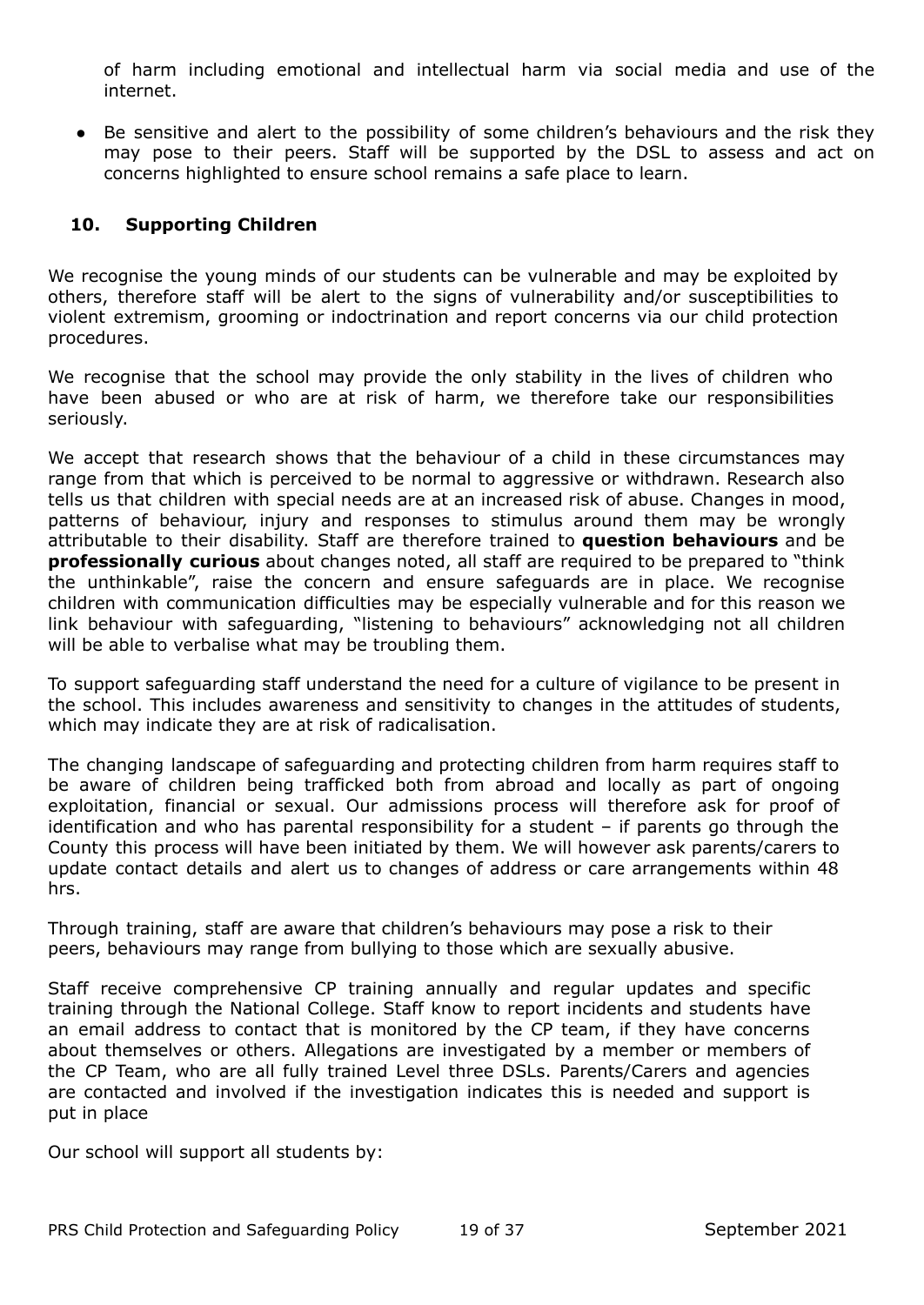- Encouraging the development of self-esteem, resilience and critical thinking in every aspect of school life including through the curriculum.
- Promoting a caring, safe and positive environment within the school.
- Monitoring all absences from school and promptly addressing concerns about irregular attendance with the parent/carer.
- Liaising and working together with all other support services and those agencies involved in the safeguarding of children and using the expertise and resources of colleagues in other service areas to promote the welfare of students.
- Ensuring staff work with Prevent Officers and the Channel Panel to support and safeguard if a student is thought to be vulnerable to or espousing radical political ideologies.
- Liaising with the parent/carer, GP and/or school nurse to ensure that an appropriate care plan is in place if a student has medical needs.
- Developing a good working knowledge of the Threshold Document and how it can be used to safeguard and promote the wellbeing of students, informing the notification to Social Care (First Response) as soon as there is a significant concern.
- Ensuring that a named teacher is designated for Children Looked After and that an up to date list of children who are subject to a Care Order or are accommodated by the County Council is regularly reviewed and updated. We will work with the Virtual Schools Team to support the educational attainment for Children Looked After at our school. Our member of staff designated for Looked After Children is Mr Mike Durose Assistant Headteacher (01844) 345496 [\(mdurose@prsbucks.com\)](mailto:mdurose@prsbucks.com)
- Staff are sensitive to the needs of children who are "looked after", recognising they are likely to have encountered difficulties and challenges which may mean they are disproportionately affected by the behaviours of their peers, e.g., teasing, bullying or when negotiating relationships.
- Seeking appropriate advice, support and guidance to enable us to critically evaluate safeguarding information and concerns, and to act on them appropriately.
- Providing continuing support to a student (about whom there have been concerns), who leaves the school by ensuring that such concerns and school medical records are forwarded under confidential cover to the Designated Safeguarding Lead at the student's new school as a matter of urgency/within the first term.

Our school has a Work Related Learning Policy and procedures which comply with national and local guidance and which are regularly reviewed and updated.

We are aware of our responsibilities for the safeguarding of students who are educated off site or who are in alternative provision and work with Bucks County Council to monitor and review this.

At our school we work hard to understand the impact on children living in families that are experiencing difficulties relating to mental ill-health and/or substance misuse and/or domestic violence and know that the child/ren might experience abuse or neglect as a result of these difficulties.

The DSLs, along with the rest of our staff have received training to recognise and respond appropriately should suspicions arise. Ensuring signs and indicators are progressed to inform plans of support.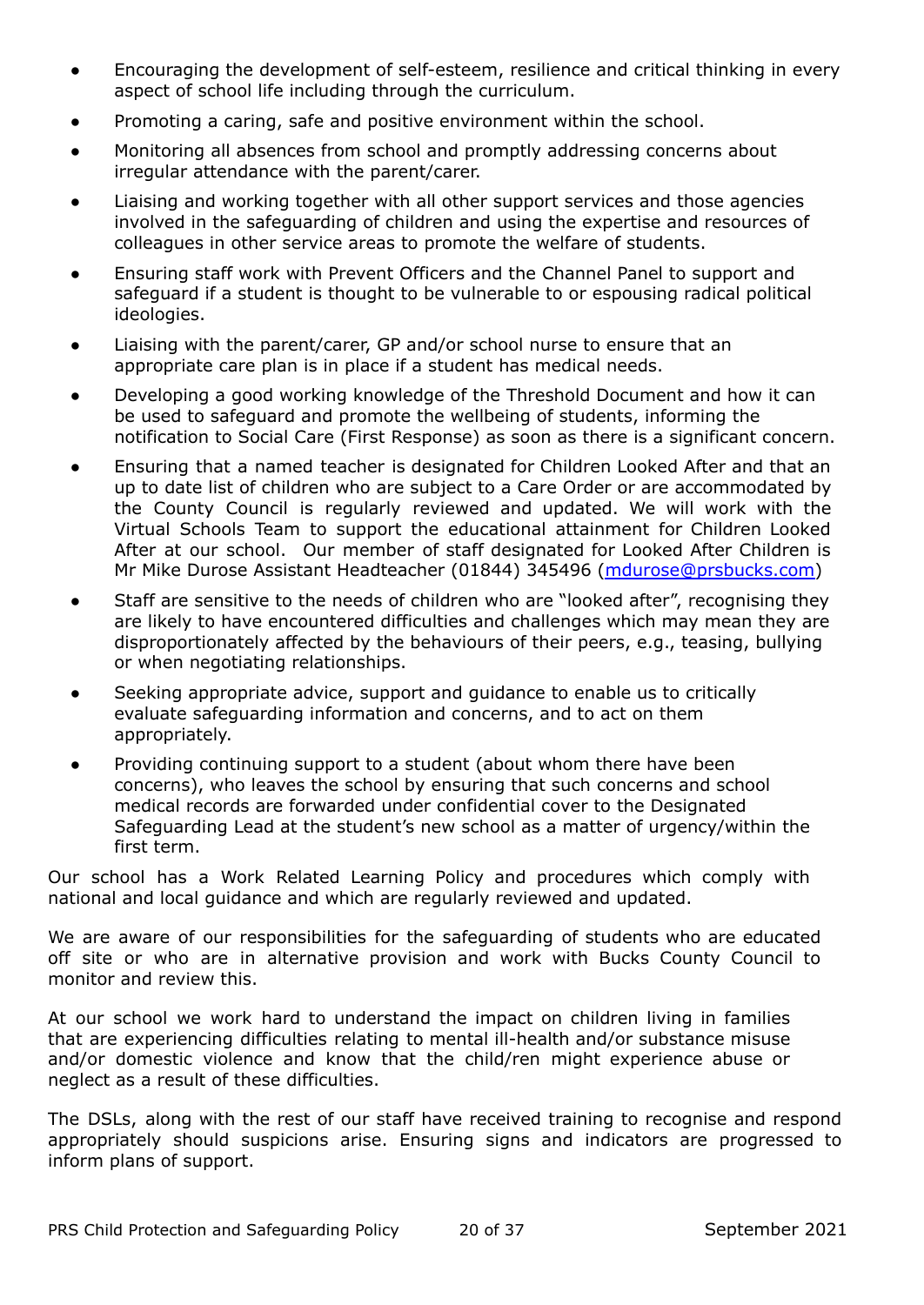Students are encouraged to seek help and support and are provided with information about how to access this, if they are encountering problems at home or elsewhere.

Whilst we strive to work together with families, staff understand that sharing information with parents may not always be appropriate and ensure that decisions of this nature are made in partnership with Children's Social Care or the police.

# **11. Confidentiality**

- We recognise that all matters relating to child protection are confidential.
- The Headteacher or DSL will disclose personal information about a student to other members of staff on a need to know basis only. This will be governed by BSCP Information Sharing Protocols.
- All staff are aware that they have a professional responsibility to share information with other agencies in order to safeguard children.
- Staff will not duplicate or keep personal records of child protection concerns. All information will be reported to the DSL and securely stored only in the designated location within the school, separate from the student records.
- In the absence of the DSL, provision is in place for the information to be accessed, in an emergency.
- All staff are aware that they cannot promise to protect a child's secret if it might compromise the child's safety or well-being or that of another child. Staff will however reassure the child that information will only be shared with those people who will be able to help them and therefore need to know.
- We will always undertake to share our intention to refer a child to Social Care (First Response) with their parent/carer's consent, unless to do so could put the child at greater risk of harm or impede a criminal investigation. If in doubt, we will consult with First Response on this point. We recognise that GDPR must not be a barrier for sharing information regarding safeguarding concerns in line with **'Working Together'**.

# **12. Dealing with a disclosure**

In the event of a child disclosing abuse staff will:

- Listen to the child. Allowing the child to tell what has happened in their own way, and at their own pace. Staff will not interrupt a child who is freely recalling significant events.
- Remain calm. Be reassuring and supportive but try to not respond emotionally.
- Not ask leading questions. Staff are reminded to ask questions only when seeking clarification about something the child may have said. Staff are trained to use TED: Tell, Explain, Describe.
- Make an accurate record of what they have seen/heard using the schools record keeping processes, recording: times, dates or locations mentioned, using as many words and expressions used by the child as possible. Staff will not substitute anatomically correct names for body part names used by the child. Any words which are unclear to the staff member will be spelt phonetically.
- Reassure the child that they did the right thing in telling someone; they will reassure the child that they have not done anything wrong.
- Staff will explain to the child what will happen next and the need for the information to be shared with the DSL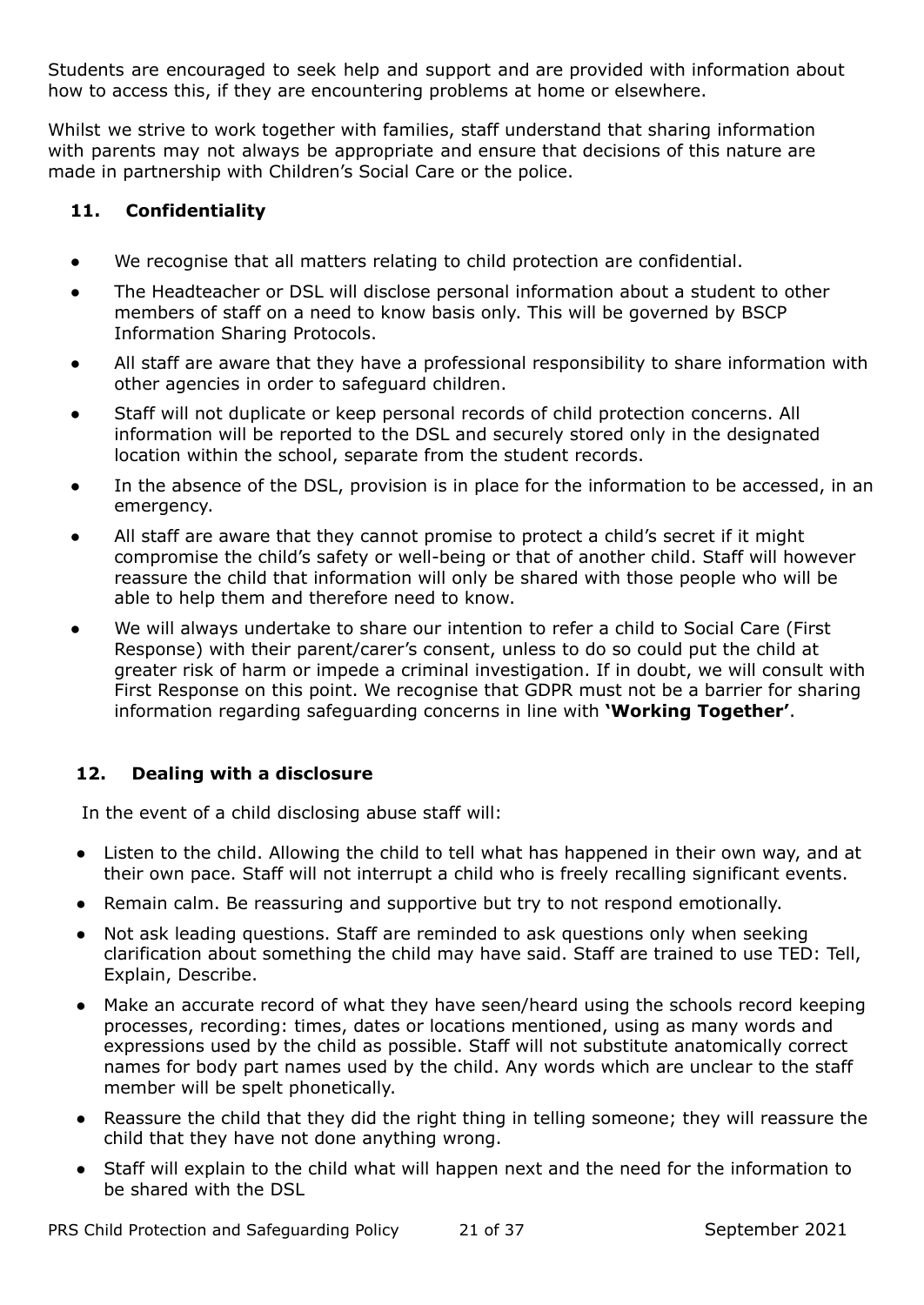• In the unlikely event the DSL and deputy DSLs are not available, staff are aware they must ring First Response for advice.

#### **If there is immediate risk of harm to a child Staff will NOT DELAY, and will ring 999**

The child will be monitored/accompanied at all times following a disclosure, until a plan is agreed as to how best they can be safeguarded

## **13. Multi-agency working**

Princes Risborough School knows what the role of schools is, as a relevant agency, within the three safeguarding partner arrangements and as required, will contribute to multi-agency working, in line with the statutory guidance 'Working Together to Safeguard Children'.

When named as a relevant agency and involved in safeguarding arrangements, Princes Risborough School will co-operate alongside other agencies with the published arrangements.

Princes Risborough School will contribute to inter-agency plans to offer children support of early help and those children supported through child protection plans.

Princes Risborough School will allow access for and work with children's social care to conduct or consider whether to conduct as section17 or section 47 assessment.

# **14. Supporting Staff**

We recognise that staff working in the school who have become involved with a child who has suffered harm, or appears to be likely to suffer harm, may find the situation stressful and upsetting.

We will support such staff by providing an opportunity to talk through their anxieties with the DSL and to seek further support if necessary. This could be provided by the Headteacher or another trusted colleague, Occupational Health, and/or a representative of a professional body or trade union, as appropriate.

In consultation with all staff, we have adopted a Code of Conduct for staff at our school. This forms part of staff induction and is in the staff handbook. We understand that staff should have access to advice on the boundaries of appropriate behaviour in order to define and underpin the safe working practices adhered to within our school.

All staff are required to sign that they have read, understood and agree to comply with the agreed standards of practice set out in the staff Code of Conduct.

We recognise that our DSL(s) should have access to support and appropriate workshops, courses or Forums as organised by the County Council.

## **15. Allegations against staff**

Here at Princes Risborough School, we have our own procedures for managing concerns and/or allegations against those working in school to include staff, supply teacher, volunteers and contractors

It is always advisable for interviews or work with individual children or parents to be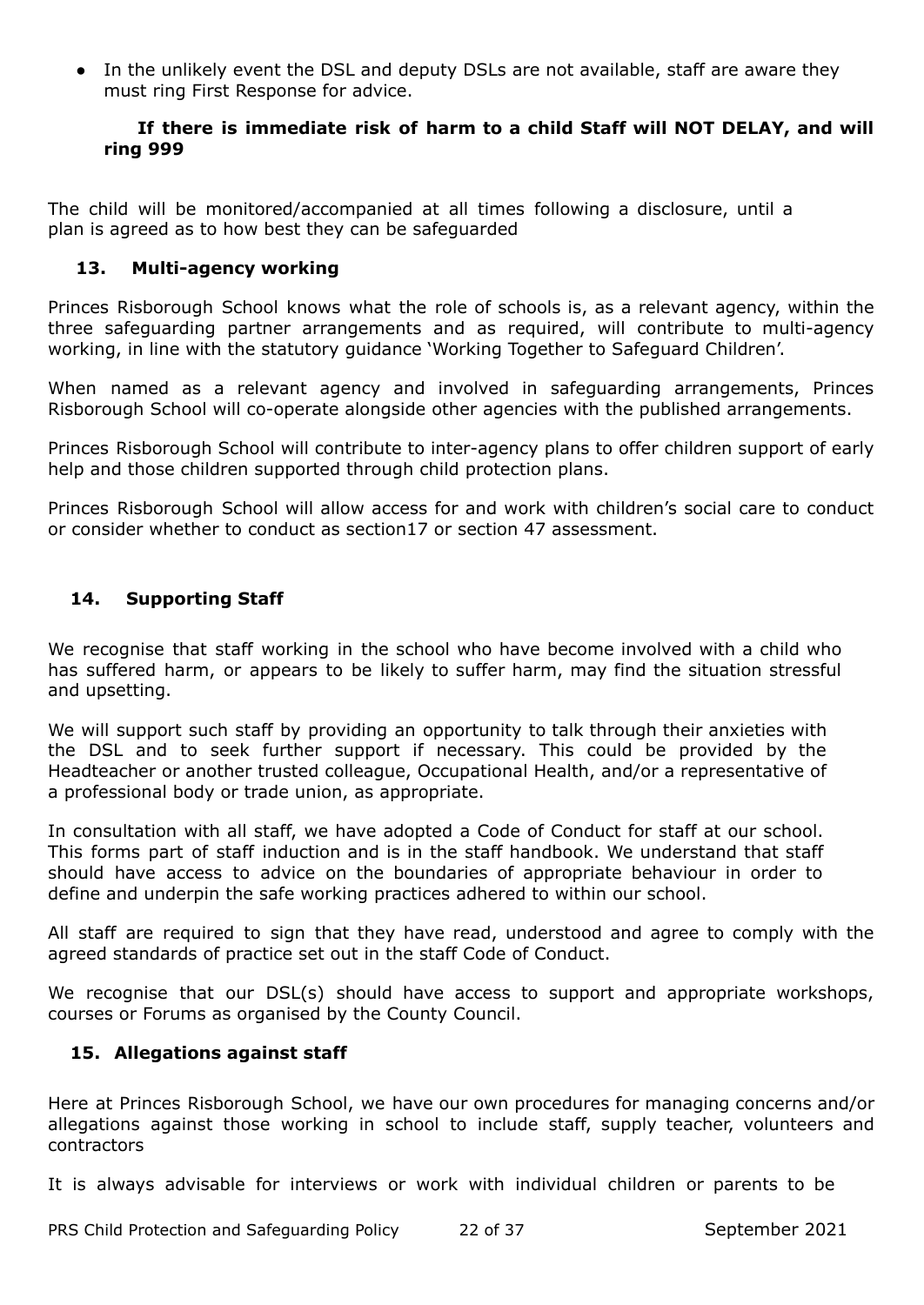conducted in view of other adults. There should be no 1;1 contact between staff and students which is not "open to the casual observer".

Staff should be aware of the school's behaviour/discipline policy/Code of Conduct which can be found on the school's website.

We understand that a student may make an allegation against a member of staff. If such an allegation is made, **the member of staff notified of the allegation will immediately inform the Headteacher or the most senior teacher if the Headteacher is not present.**

The Headteacher/senior teacher on all such occasions should immediately discuss the content of the allegation with the LADO. The purpose of an initial discussion is for the LADO and the case manager to consider the nature, content and context of the allegation and agree on a course of action.

The Head Teacher/Senior Teacher will:

- Follow all advice given by the LADO throughout the investigation process, including how to manage the staff member or volunteer against whom the allegation is made, as well as supporting other staff and volunteers within the workplace.
- Follow all advice given by the LADO relating to supporting the child or young person making the allegation, as well as other children and young people connected to the organisation.
- Ensure feedback is provided to the LADO about the outcome of any internal investigations within your agency.
- If the allegation made to a member of staff concerns the Headteacher, the person receiving the allegation will immediately inform the Chair of Governors who will consult the LADO without notifying the Headteacher first.
- The school will follow the County Councils procedures for managing allegations against staff, a copy of which can be found [here](https://www.buckssafeguarding.org.uk/childrenpartnership/professionals/safer-employment-the-lado-allegations/) .

**KCSIE 2021**- Part four contains comprehensive guidance covering the two levels of allegations/concern:

1. Allegations that may meet the harms threshold

2. Allegations/concerns that do not meet the harms threshold- referred to for the purpose of this guidance as 'low level concerns'.

- Suspension of the member of staff against whom an allegation has been made needs careful consideration, and we will consult with the LADO in making this decision, as well as being guided by HR.
- If a suspension is made, restrictions will apply to all staff regarding contact whilst suspended including the use of social media such as Facebook and Twitter.
- Our lettings agreement for other users requires that the organiser will follow the County Council procedures for managing allegations against staff and, where necessary, the suspension of adults from school premises.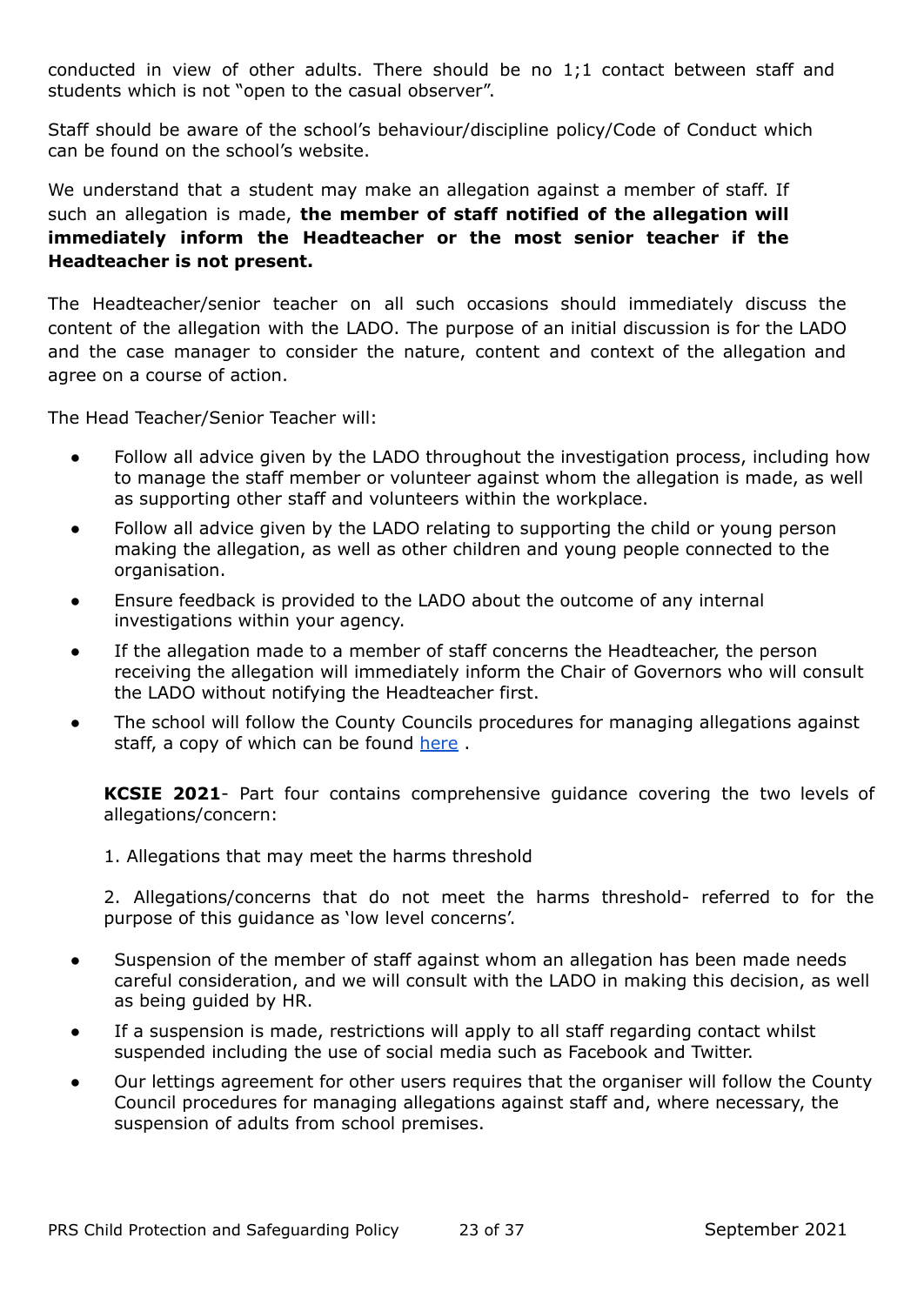# **16. Transfer of Risk**

Should an individual staff member or volunteer be involved in child protection, other safeguarding procedures or Police investigations in relation to abuse or neglect, they must inform the Head Teacher. In these circumstances, the school will need to assess whether there is any potential for risk of transfer to the workplace and the individual's own work with children or young people.

## **17. Whistleblowing**

We recognise that children cannot be expected to raise concerns in an environment where staff fail to do so. For this reason we have a separate Whistleblowing Policy which can be found [here.](https://www.insignis.org.uk/docs/key_policies/IAT_Whistleblowing_Policy_.pdf) Staff are required to familiarise themselves with this document during their induction period.

All staff should be aware of their duty to raise concerns about the attitude or actions of colleagues and report their concerns to the Headteacher or Chair of Governors.

# **18. Physical Intervention and positive handling**

Our policy on physical intervention/positive handling by staff is set out separately, as part of our behaviour Policy.

Headteachers and authorised staff can use such force as is reasonable in the circumstances to conduct a search for the following 'prohibited items': knives and weapons, alcohol, illegal drugs, stolen items, cigarettes and tobacco, fireworks, pornographic images, or any article that has been or is likely to be used to commit an offence, cause personal injury or damage property.

If the use of force is necessary, reasonable adjustments for disabled children and children with special educational needs will be made.

Any use of force or restraint will be recorded and signed by a witness. The parent/carer will be informed of the incident.

Staff who are likely to need to use physical intervention must be appropriately trained.

We understand that physical intervention of a nature which causes injury or unnecessary distress to a child may be considered under child protection or disciplinary procedures.

If the police need to carry out a search on site, there will be a member of PRS staff designated as the appropriate adult.

'Arrange for an Appropriate Adult to be present in the case of a child or young person or vulnerable adult (except in cases of urgency where there is a risk of harm to the detainee or others)'

and

'If the subject is under 18 and does not wish an Appropriate Adult to be present during the actual search, ensure they explain this in the presence of the Appropriate Adult and obtain the agreement of the Appropriate Adult'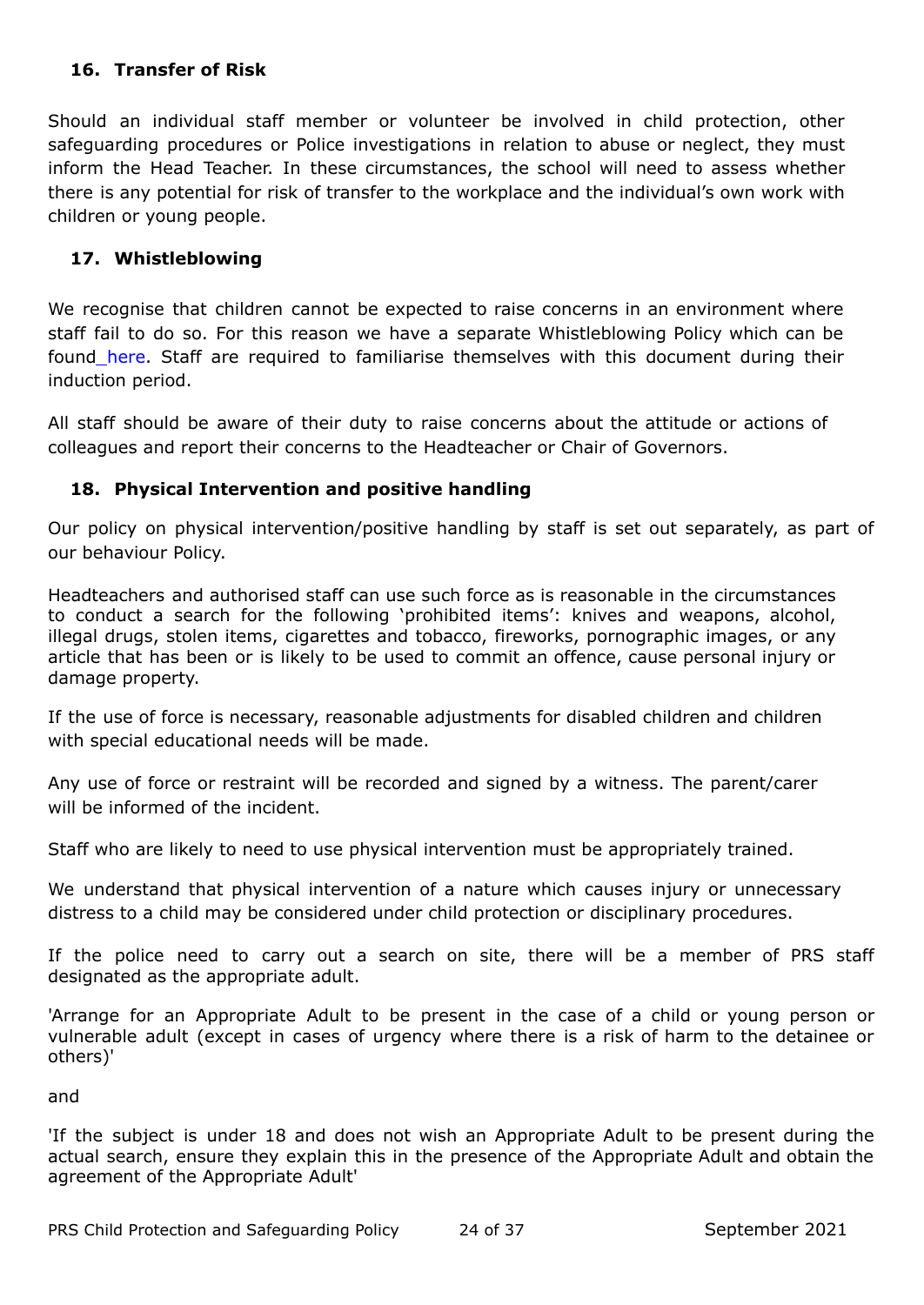# **17. Anti-Bullying**

While there is no single definition of bullying, the DfE identifies three points which most definitions share:

- The behaviour is intended to cause distress
- The behaviour is repeated
- There is an imbalance of power between the perpetrator/s of bullying and the target

'Behaviour by an individual or group usually repeated over time, that intentionally hurts another individual or group either physically or emotionally.'

We have an Anti-Bullying [policy](https://www.princesrisborough.bucks.sch.uk/docs/policies/New_Format_Policies/Anti-Bullying_Policy__Including_Cyberbullying_.pdf) and measures in place to prevent and respond to all forms of bullying, which acknowledges that to allow or condone bullying may lead to consideration under child protection procedures.

This policy is available to all staff, parents and carers and students. The policy is written in language that is accessible to students and a child-friendly version is made available to all students.

Staff, students and parents are made aware of how mobile technologies are increasingly being used to bully children both in and outside of the school environment. Cyber bullying is therefore referenced within our Anti-Bullying Policy.

## **18. Racist Incidents**

In line with the Equalities Act 2010, Our Equalities and Cohesion policy references how racist incidents will be dealt with and acknowledges the serious nature of these events and their impact on the individual/group of students involved including those who may witness the incident. All incidents will be taken seriously and consideration will be given as to whether a multi-agency approach using child protection procedures is required.

## **19. Health and Safety**

We recognise the importance of safeguarding students throughout the school day. Our Health & Safety policy, reflects the consideration we give to the protection of our children both physically within the school environment, in relation to internet use and when away from the school when undertaking school trips and visits.

Part of the safeguarding measures we have in place include the safe dropping off and collection of students at the start and end of the school day. Parents are encouraged, if driving students to and from school, to drop their child/ren off safely a short distance away from school site to allow students to walk on to school site. This procedure minimises the flow of traffic through the school gates at peak times.

Students who leave the site during the school day do so only with the written permission of a parent /and are collected by an authorised adult where appropriate. School should be notified by the parents regarding whom they have authorised for this task. Students must sign out at reception.

Students usually make their own way to/from school, both at normal school times and after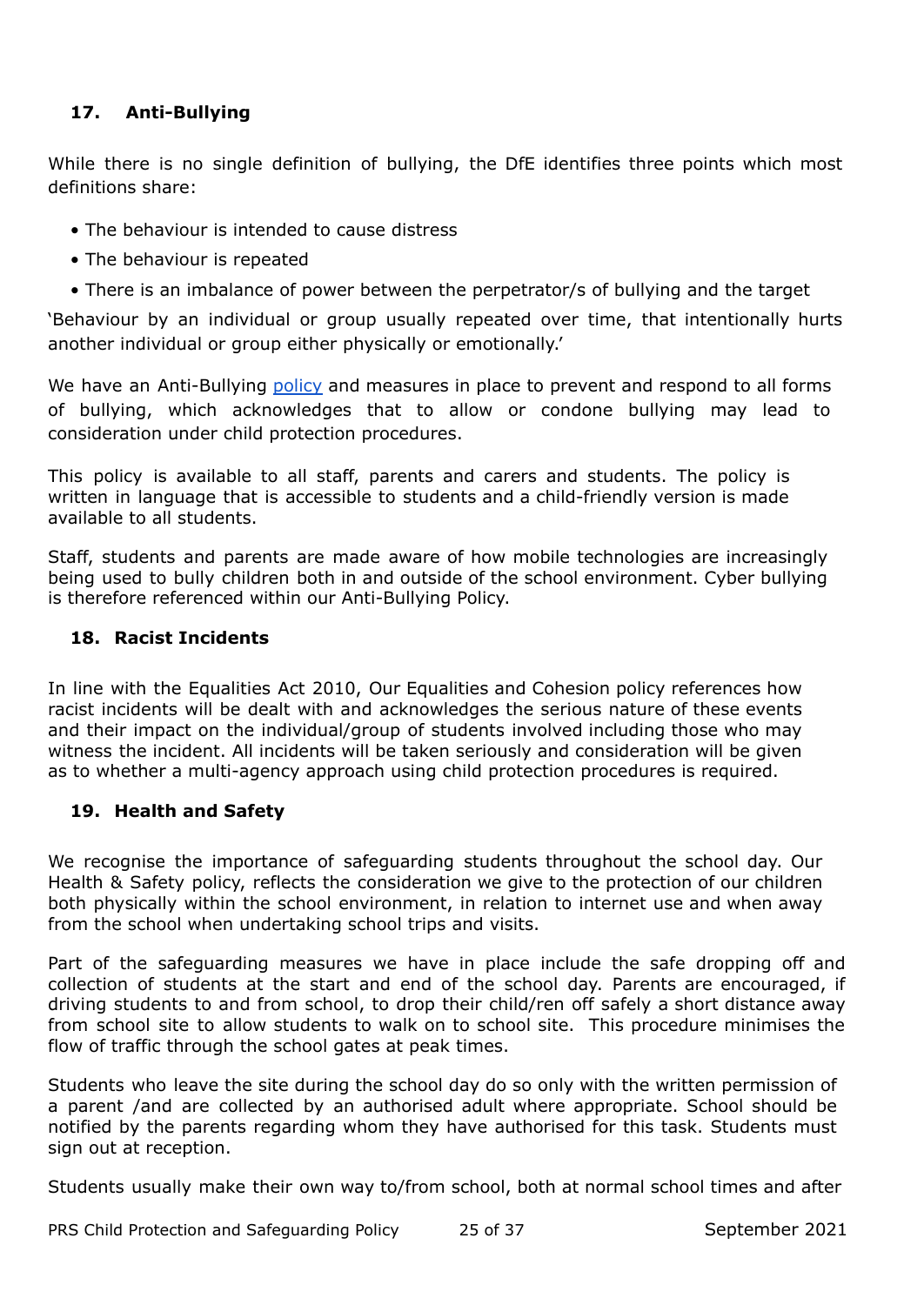clubs, detentions, sporting fixtures, trips etc. If someone is to collect a child we always make sure that they bring identification if we do not know them, and that we know from the parent who is collecting. This includes Social Workers coming to collect students for whatever reason, and ad- hoc taxis for students.

Students attending learning support who are taxied to and from school and dropped/picked up from outside by the English block. Some SEND students, however, travel to and from school independently.

Staff who support children during unstructured time such as break and over the lunch period have received training to remain alert to signs of concern or vulnerability, ensuring students feel safe. This includes lunch time staff who follow the schools reporting process to alert the DSL of concern.

Our school site is secure. All staff are aware of 'hotspots' in the school where students have expressed anxieties or where areas of potential vulnerability may exists. There is an action plan in place to address safety in these areas.

In the event of a student going missing during the course of the school day we will carry out immediate checks to ensure the student is not on site, staff will then make contact with the student's parents and inform the police.

## **20. Prevent Duty**

We are aware of the Prevent Duty under Section 26 of the Counter Terrorism and Security Act 2015 to protect young people from being drawn into terrorism.

All school staff and governors have completed Prevent training.

We have in place and monitor appropriate web filtering systems.

The DSLs and senior leaders are familiar with their duties under The Prevent Duty Guidance: Revised Prevent duty [guidance:](https://www.gov.uk/government/publications/prevent-duty-guidance/revised-prevent-duty-guidance-for-england-and-wales) for England and Wales - GOV.UK [\(www.gov.uk\)](https://www.gov.uk/government/publications/prevent-duty-guidance/revised-prevent-duty-guidance-for-england-and-wales)

#### **21. E-Safety**

All staff are aware of the school policy on E-Safety which sets out our expectations relating to:

- Creating a safer online learning environment
- Giving everyone the skills, knowledge and understanding to help children and young people stay safe online, question the information they are accessing and support the development of critical thinking
- Inspiring safe and responsible use and behaviour of mobile technologies, to combat behaviours on line which may make students vulnerable including sexting
- Use of mobile technology both within school and on school trips/ outings
- Use of camera equipment, including camera phones
- What steps to take if there are concerns and where to go for help
- Staff use of social media as set out in the Staff Code of Conduct

Cyber-bullying by children, via texts and emails, will be treated as seriously as any other type of bullying and will be managed through our anti-bullying procedures. This includes sexting and image exchange under threat or use of coercion. Through our contextual safeguarding approach we will also report any concerns to the appropriate agencies to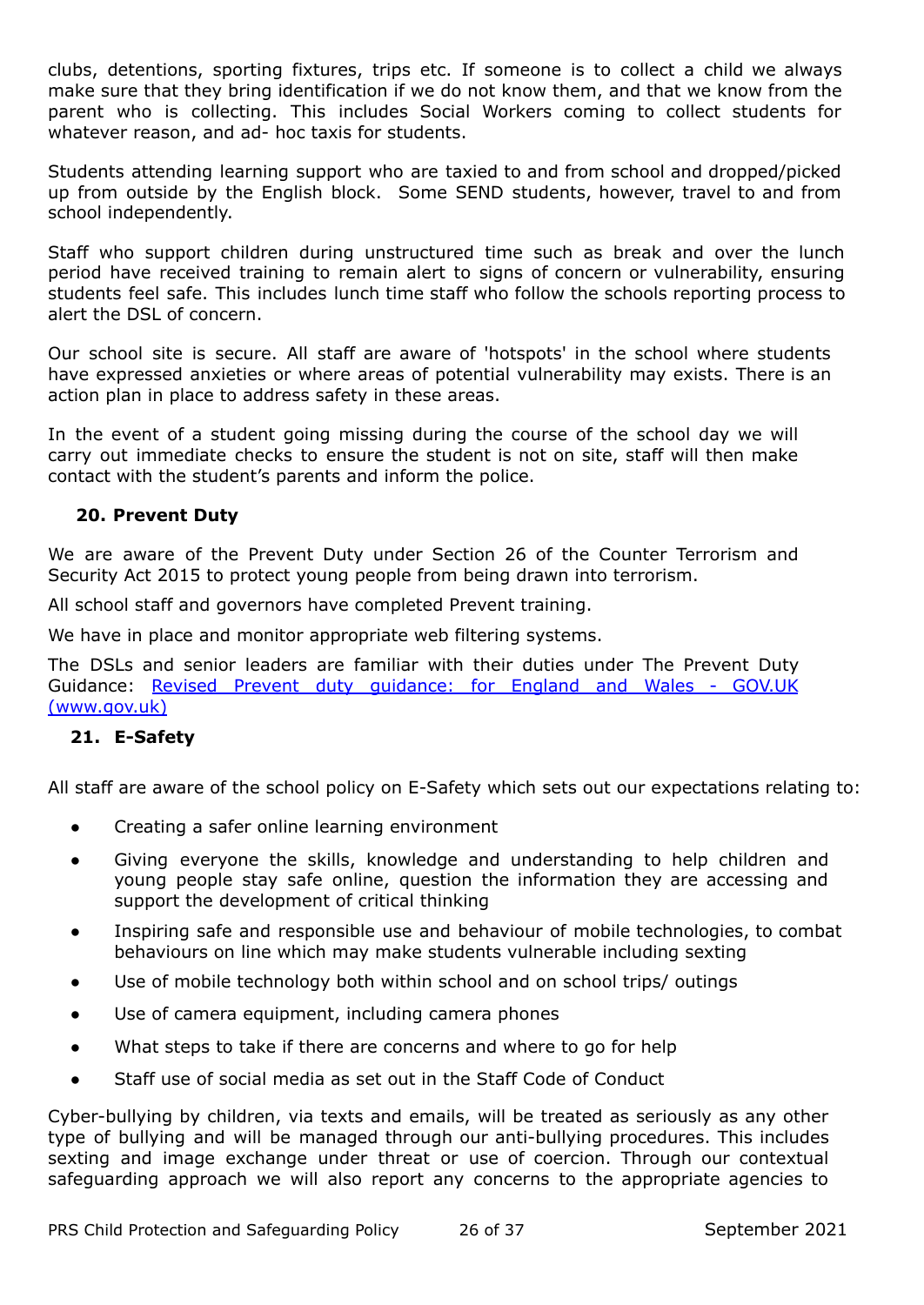support and protect students.

Students, staff and parents are supported to understand the risks posed by the *CONTENT accessed by students – their CONDUCT online– and who they have CONTACT with in the digital world*.

We have a mobile phone policy within the behaviour policy which sets out the acceptable use of mobile technologies by students whilst onsite. This includes sanctions which will be applied when these boundaries are not adhered to.

Staff use of mobile technology whilst on site is set out in the Staff Code of Conduct.

#### **22. Mental Health**

All staff are aware that mental health problems can, in some cases, be an indicator that a child has suffered or is at risk of suffering abuse, neglect or exploitation.

Only appropriately trained professionals should attempt to make a diagnosis of a mental health problem. Staff however, are well placed to observe children day-to-day and identify those whose behaviour suggests that they may be experiencing a mental health problem or be at risk of developing one.

Where children have suffered abuse and neglect, or other potentially traumatic adverse childhood experiences, this can have a lasting impact throughout childhood, adolescence and into adulthood. Staff recognise how these children's experiences can impact on their mental health, behaviour and education.

If staff have a mental health concern about a child that is also a safeguarding concern, immediate action should be taken, in the same way staff would report a concern

Staff understand that they have an important role to play in supporting the mental health and wellbeing of their pupils.

The department has published advice and guidance on Preventing and Tackling Bullying [Preventing](https://assets.publishing.service.gov.uk/government/uploads/system/uploads/attachment_data/file/623895/Preventing_and_tackling_bullying_advice.pdf) and tackling bullying, and Mental Health and Behaviour in Schools [Mental](https://www.gov.uk/government/publications/mental-health-and-behaviour-in-schools--2) health and [behaviour](https://www.gov.uk/government/publications/mental-health-and-behaviour-in-schools--2) in schools - GOV.UK

In addition, Public Health England has produced a range of resources to support secondary school teachers to promote positive health, wellbeing and resilience among young people including its guidance Promoting children and young people's emotional health and wellbeing [Promoting](https://www.gov.uk/government/publications/promoting-children-and-young-peoples-emotional-health-and-wellbeing) children and young people's emotional health and wellbeing. Its resources include social media, forming positive relationships, smoking and alcohol. See Rise Above for links to all materials and lesson plans.Mental [wellbeing](https://campaignresources.phe.gov.uk/schools/topics/mental-wellbeing/overview) | Overview | PHE School Zone

We have two mental health leads at Princes Risborough School, Sue Hine and Vicky Bennell.

#### **23. Sending nude or semi-nude images**

Sending nude images or semi-nude images, is one of a number of 'risk-taking' behaviours associated with the use of digital technologies, social media or the internet. It is accepted that children experiment and challenge boundaries and therefore the risks associated with 'online' activity can never be completely eliminated.

Further advice and guidance can be found using the link below:

Sharing nudes and [semi-nudes](https://assets.publishing.service.gov.uk/government/uploads/system/uploads/attachment_data/file/947545/UKCIS_sharing_nudes_and_semi_nudes_advice_for_education_settings_V2.pdf)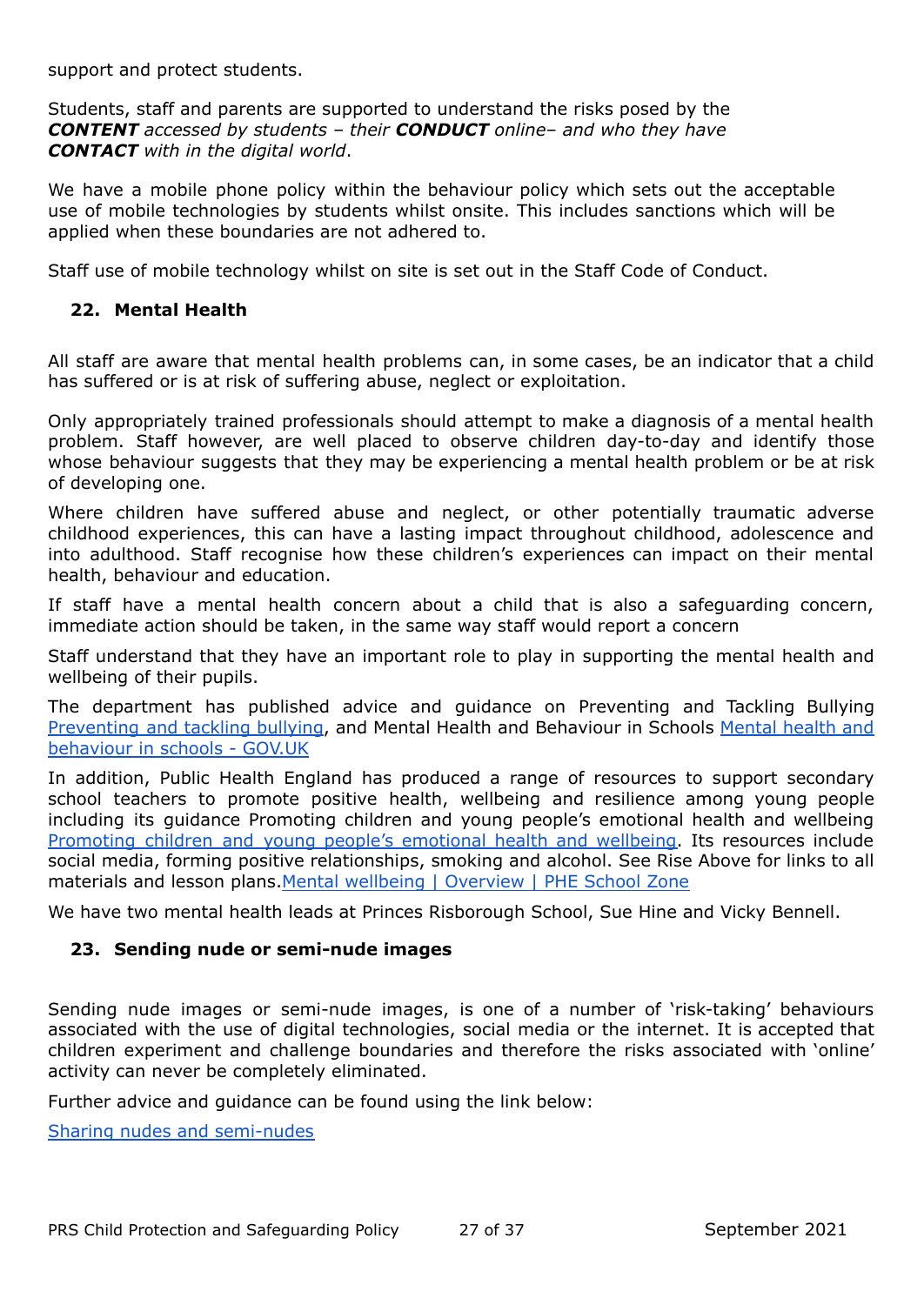Staff, pupils and parents/carers are supported, via training, to understand the creation and sharing of sexual imagery, such as photos or videos, of under 18s is illegal. This includes images of pupils themselves if they are under the age of 18.

Any youth produced sexual imagery disclosures will follow the normal safeguarding practices and protocols for our school. We will also use the guidelines for responding to incidents, as set out in:

Sharing nudes and semi-nudes: advice for education settings working with children and young people

[https://www.gov.uk/government/publications/sharing-nudes-and-semi-nudes-advice-for-educat](https://www.gov.uk/government/publications/sharing-nudes-and-semi-nudes-advice-for-education-settings-working-with-children-and-young-people) [ion-settings-working-with-children-and-young-people](https://www.gov.uk/government/publications/sharing-nudes-and-semi-nudes-advice-for-education-settings-working-with-children-and-young-people)

If the incident meets the threshold it may be necessary to refer to the police in a timely manner.

# **24. Peer on Peer Abuse**

Princes Risborough School believes that all children have a right to attend school and learn in a safe environment free from harm by both adults and other pupils. We recognise that some safeguarding concerns can occur via peer on peer abuse.

All staff operate a zero-tolerance policy to peer on peer abuse and will not pass off incidents as 'banter' or 'just growing up'.

All staff recognise that peer on peer issues may include, but may not be limited to:

Bullying (including cyber bullying)

Racial abuse

Physical abuse, such as hitting, hair-pulling, shaking, biting or other forms of physical harm

Sexual violence and sexual harassment

Causing someone to engage in sexual activity without consent, such as forcing someone to strip, touch themselves sexually, or to engage in sexual activity with a third party

Abuse related to sexual orientation or identity

Sending nude or semi-nude images (consensual & non-consensual)

Upskirting and initiation/hazing type violence and rituals

Emotional abuse

Abuse within intimate partner relationships

All staff should be able to reassure victims that they are being taken seriously and that they will be supported and kept safe.

The following will be considered when dealing with incidents:

- Whether there is a large difference in power between the victim and perpetrator i.e. size, age, ability, perceived social status or vulnerabilities, including SEND, CP/CIN or CLA
- Whether the perpetrator has previously tried to harm or intimidate pupils
- Any concerns about the intentions of the alleged perpetrator

In order to minimise the risk of peer on peer abuse taking place, school must:

- Deliver RE/RSE/PSHE to include teaching pupils about how to keep safe and understanding what acceptable behaviour looks like
- Ensure that pupils know that all members of staff will listen to them if they have concerns and will act upon them
- Have systems in place for any pupil to be able to voice concerns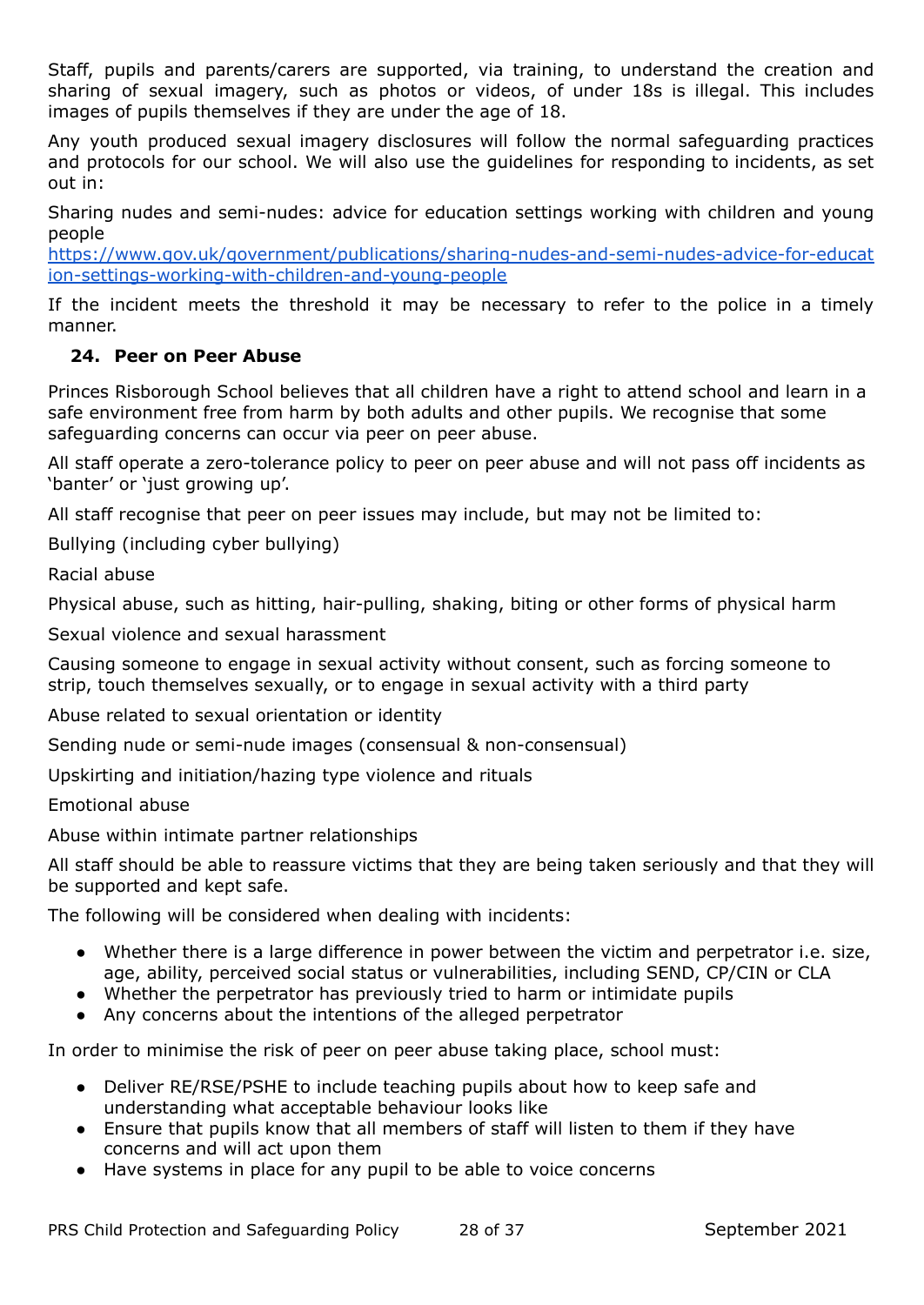- Develop robust risk assessments if appropriate
- Refer to any other relevant policies when dealing with incidents, such as the Behaviour Policy and/or the Anti-Bullying Policy

We recognise that 'Upskirting' involves taking a photograph under an individual's clothing without their knowledge.

We understand that it causes the victim distress and humiliation and that any gender can be a victim.

Staff recognise that 'Upskirting' is a criminal offence and must promptly report any such incidents to the Headteacher, DSL or most senior member of staff.

Reference will be made to the following government guidance and part 5 of the **Keeping Children Safe in Education, Sept 2021** to ensure that all staff have an understanding of the serious nature of sexual violence and sexual harassment between children in schools. [Sexual](https://assets.publishing.service.gov.uk/government/uploads/system/uploads/attachment_data/file/999239/SVSH_2021.pdf) violence and sexual [harassment](https://assets.publishing.service.gov.uk/government/uploads/system/uploads/attachment_data/file/999239/SVSH_2021.pdf) between children in schools and colleges [\(publishing.service.gov.uk\)](https://assets.publishing.service.gov.uk/government/uploads/system/uploads/attachment_data/file/999239/SVSH_2021.pdf)

#### **25. Cultural Issues**

As a school we are aware of the cultural diversity of the community around us and seek to work sensitively to address the unique culture of our students and their families as they relate to safeguarding and child protection. This includes children at risk of harm from abuse linked to a belief in spirit possession on the part of their parent, carer or wider community.

As a staff team we are aware of the harm to children that can be caused by practices linked to culture, faith and beliefs. We promote awareness through training and access to resources.

Staff will report concerns about abuse linked to culture, faith and beliefs in the same way as other child protection concerns.

We support students, via targeted sessions and delivery through our curriculum, to understand that some aspects of cultural or religious practice and beliefs could cause harm and they should turn to someone they trust or an organisation such as ChildLine for help and support.

We make links with local services, community organisations and faith leaders to provide support and helpful information on what is safe and unsafe practice within the culture/faith, groups of our school community.

At our school we are aware of a range of practices and belief which can be classified as honour based violence, we include within this female genital mutilation, forced marriage and breast ironing. Whilst this may be a part of a long held tradition within communities we categorise this as child abuse and will act according to our child protection processes to safeguard the student concerned.

Teachers at our school understand there is a legal duty to report known cases of FGM to the police and they will do this with the support of the DSLs.

School are aware of the need to respond to concerns relating to forced marriage and understand that it is illegal, a form of child abuse and a breach of children's rights. We recognise some students due to capacity or additional learning needs may not be able to give an informed consent and this will be dealt with under our child protection processes.

We recognise both male and female students may be subject to honour based abuse e.g. where young people's cultural background are at odds with their behaviours such as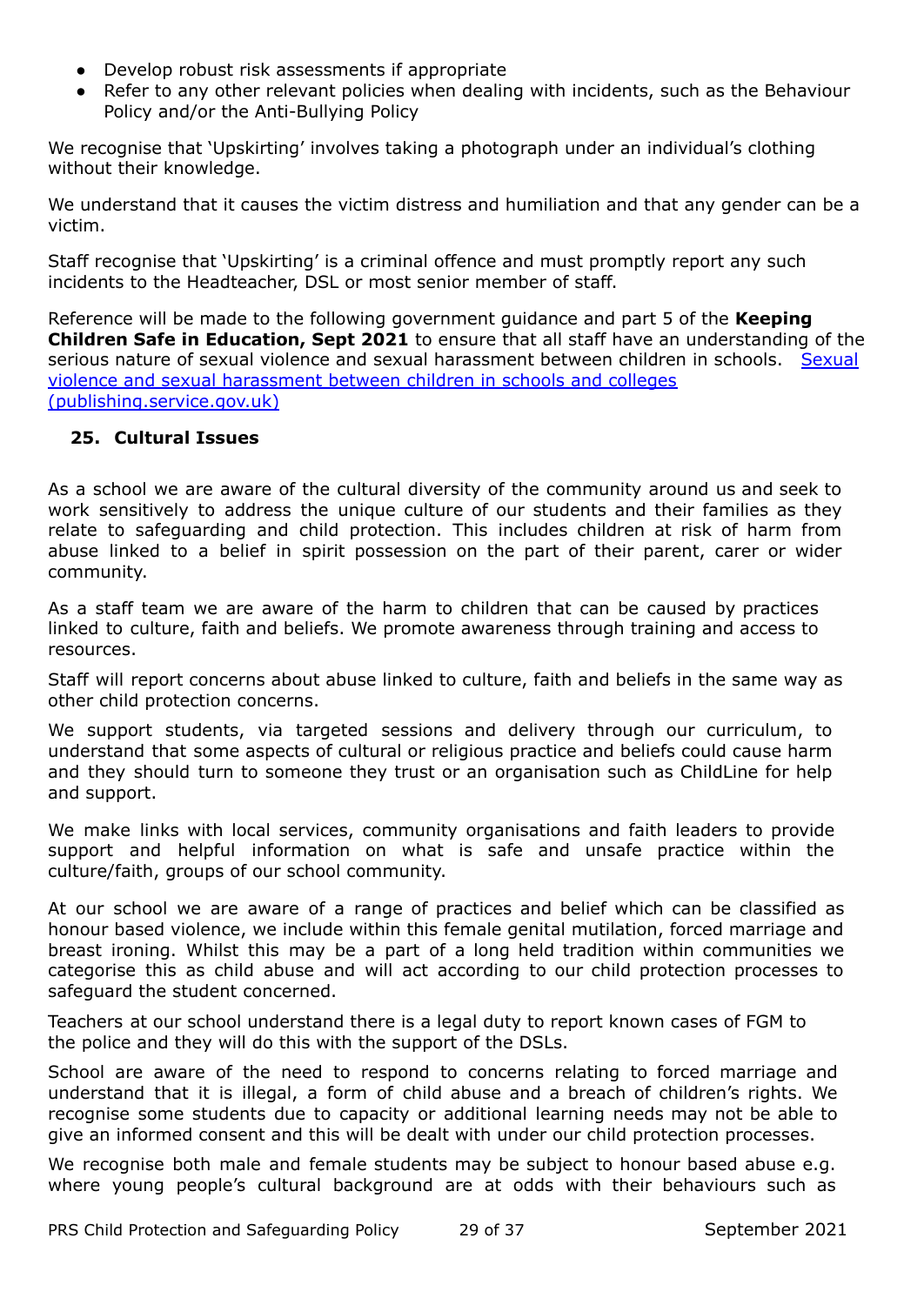homosexuality, under-age sex, relationships or life style choices.

We promote awareness through training and access to resources, ensuring that the signs and indicators are known and recognised by staff, any suspicions or concerns for forced marriage are reported to the DSL and the Forced Marriage Bureau as well as First Response.

Staff understand that whilst we try always to work in partnership with families, sharing information with a parent or member of the family is not appropriate in some instances where there may be cultural differences of opinion on abuse. Staff will report concerns to the DSL who will liaise with First Response, the police or the Forced Marriage Unit and follow advice given regarding protective strategies to safeguard the student.

## **26. So Called 'Honour' Based Violence**

Staff at our school understand there is a legal duty to report known cases of Female Genital Mutilation (FGM) and So Called 'Honour' Based Violence to the police and they will do this with the support of the DSL. Mandatory reporting of female genital [mutilation:](https://www.gov.uk/government/publications/mandatory-reporting-of-female-genital-mutilation-procedural-information) procedural [information](https://www.gov.uk/government/publications/mandatory-reporting-of-female-genital-mutilation-procedural-information) - GOV.UK

Our school is aware of the need to respond to concerns relating to forced marriage and understand that it is illegal, a form of children abuse and a breach of children's rights. We recognise some pupils, due to capacity or additional learning needs, may not be able to give an informed consent and this will be dealt with under our child protection processes. Our staff can contact the Forced Marriage Unit if they need advice or information. Contact 020 7008 0151 [fmu@fco.gov.uk](mailto:fmu@fco.gov.uk)

We are aware of the signs of FGM Female genital [mutilation](https://www.nspcc.org.uk/what-is-child-abuse/types-of-abuse/female-genital-mutilation-fgm/) (FGM) I NSPCC

We recognise both male and female pupils may be subject to honour based abuse e.g. where children's cultural background are at odds with their behaviours such as sexuality, under-age sex, relationships, gender identity or life style choices.

We promote awareness through training and access to resources, ensuring that the signs and indicators are known and recognised by staff.

Any suspicions or concerns for forced marriage are reported to the DSLs who will refer to First Response or the police if emergency action is required.

## **27. Retention of Records**

When a disclosure of abuse or an allegation against a member of staff or volunteer has been made, our school must have a record of this. These records are maintained in a way that is confidential and secure, in accordance with our Record Keeping Policy and Data Protection Legislation.

Records should include:

- a clear and comprehensive summary of the concern
- details of how the concern was followed up and resolved
- a note of any action taken, decisions reached and the outcome

There is a statutory requirement for our school to pass any child protection records to the pupil's next school. There must be an auditable system in place to evidence this has taken place. Safeguarding records will be sent separately from the general files using a secure method.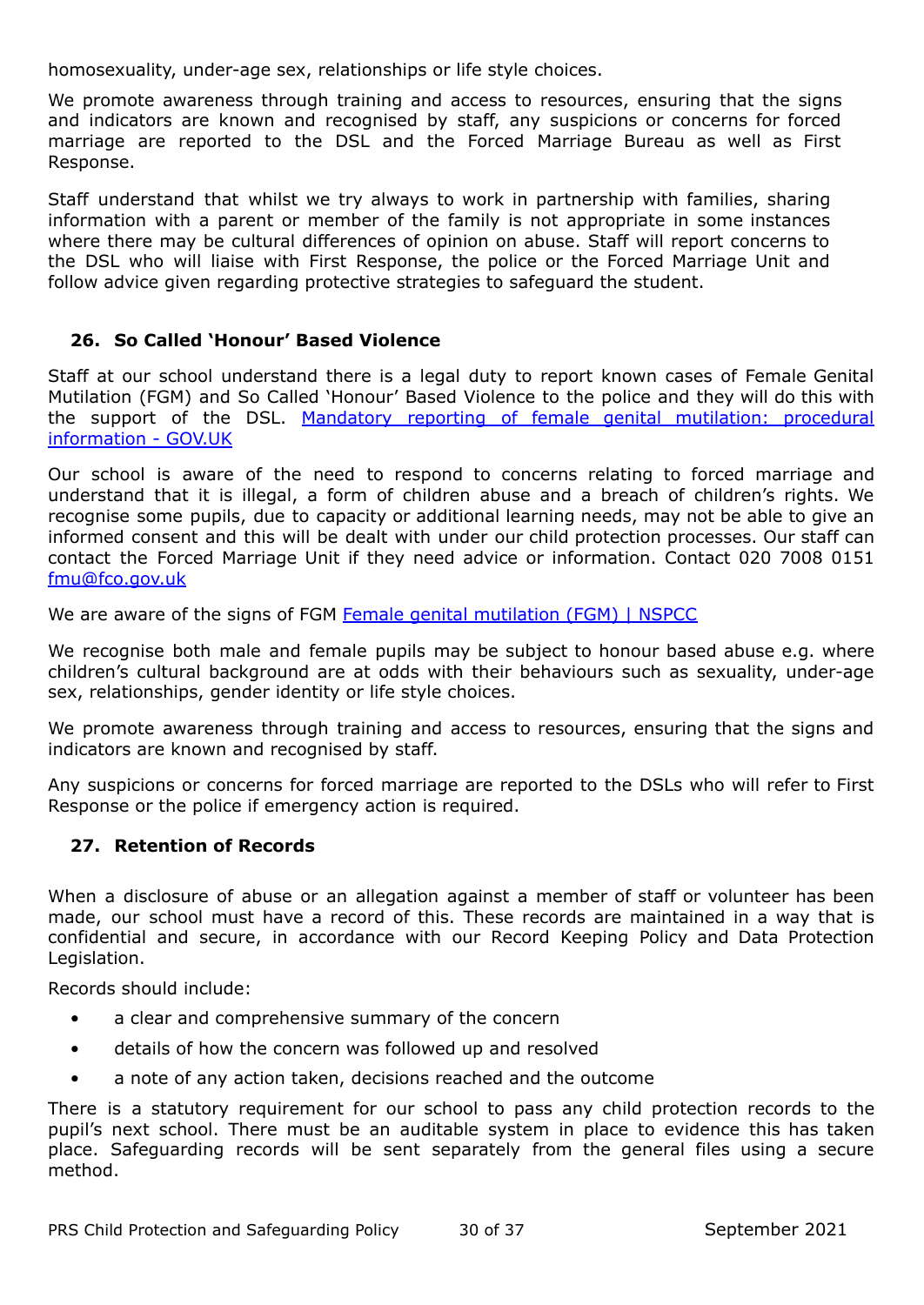The last statutory school maintains child protection files until a pupil reaches the age of 25 years, therefore if the transfer school is unknown, or a pupil is going to be electively home educated, any child protection files will remain at our school in a secure location. Child protection files will only be destroyed when the pupil reaches their 25th birthday.

We have a robust system for reviewing our archived information held. Our files are stored and disposed of in line with GDPR protocols.

# **28. Contextual Safeguarding**

Contextual Safeguarding is an approach to understanding, and responding to, children's experiences of significant harm beyond their families. It recognises that the different relationships that children form in their neighbourhoods, schools and online can feature violence and abuse. Parents and carers may have little influence over these contexts, and children's experiences of extra-familial abuse can undermine parent/carer-children relationships.

At Princes Risborough School, all staff recognise that pupils may encounter safeguarding incidents that happen outside of school and can occur between children outside of this environment. We will respond to such concerns, reporting to the appropriate agencies in order to support and protect the pupil.

All staff and especially the DSLs, will consider the context of incidents that occur outside of school to establish if situations outside of their families may be putting the pupil's welfare and safety at risk of abuse or exploitation, including (but not limited to) sexual exploitation, criminal exploitation and serious youth violence.

Children who may be alleged perpetrators will also be supported to understand the impact of contextual issues on their safety and welfare.

In such cases the individual needs and vulnerabilities of each child will be considered. Further guidance can be found at: <https://contextualsafeguarding.org.uk/>

## **29. Serious Violence**

All staff are aware of signs and indicators which may signal that children are at risk from, or are involved with, serious violent crime. These may include increased absence from school, a change in friendships or relationships with older individuals or groups, a significant decline in performance, signs of self-harm or significant change in well-being or signs of assault or unexplained injuries. Staff are aware that unexplained gifts or new possessions could also indicate that children have been approached by, or are involved with, individuals associated with criminal networks or gangs.

At Princes Risborough School we are aware of the range of risk factors which increase the likelihood of involvement in serious violence such as being male, having been frequently absent or permanently excluded from school, having experienced child maltreatment and having been involved in offending such as theft or robbery. School will take appropriate measures to manage any situations arising. Preventing youth violence and gang [involvement](https://assets.publishing.service.gov.uk/government/uploads/system/uploads/attachment_data/file/418131/Preventing_youth_violence_and_gang_involvement_v3_March2015.pdf) - Practical advice for schools and colleges [\(publishing.service.gov.uk\)](https://assets.publishing.service.gov.uk/government/uploads/system/uploads/attachment_data/file/418131/Preventing_youth_violence_and_gang_involvement_v3_March2015.pdf)

## **30. Sexual Violence & Sexual Harassment**

Sexual violence and sexual harassment can occur between two children of any age and sex. It can occur through a group of children sexually assaulting or sexually harassing a single child or group of children. This can occur online, face to face (both physically and verbally) and can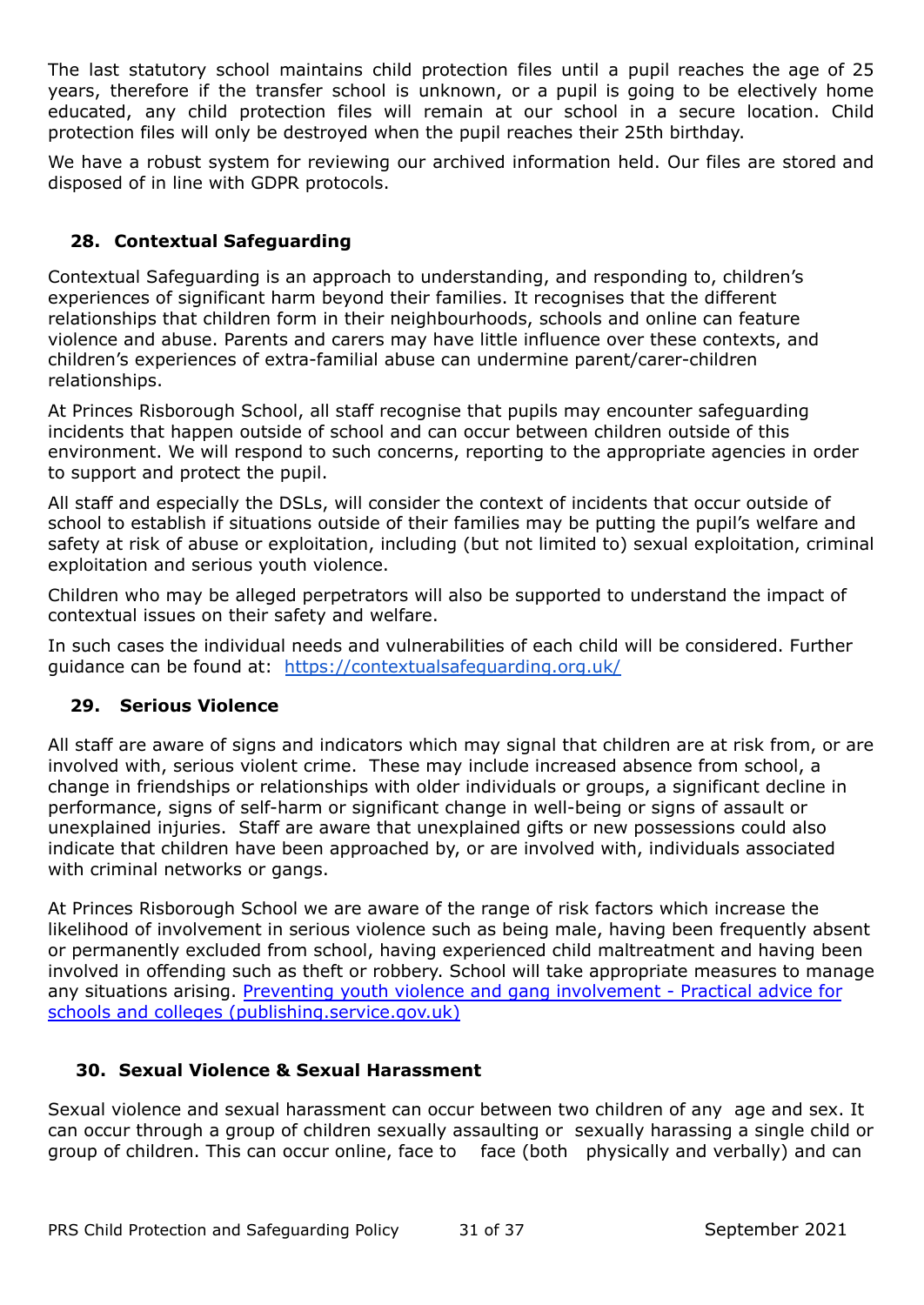take place inside or outside of school. As set out in Part five of the KCSIE 2021, all staff maintain an attitude of 'it could happen here' and it is never acceptable.

All staff have a responsibility to address inappropriate behaviour in a timely manner, however seemingly insignificant it may appear.

All victims will be reassured that they are being taken seriously and that they will be supported and kept safe. No child will ever be made to feel ashamed for making a report or that they are creating a problem for our school.

# **31.Domestic Abuse**

All staff recognise that children who experience domestic abuse, including intimate partner abuse, can suffer long lasting emotional and psychological effects. Staff must report any concerns using the school's safeguarding procedures.

Princes Risborough School recognise that some groups of children are potentially at greater risk of harm.

# **32.Children who need a social worker (Child Protection and Child In Need Plans)**

Staff recognise that children may have a social worker due to safeguarding or welfare needs and this can cause them to have barriers with attendance, behaviour, learning and mental health.

Princes Risborough will share information with a social worker for any child whom they are supporting to ensure decisions are made in the best interests of the child.

Informed decisions will be made by staff with regards to safeguarding for those children who are being supported by a social worker.

# **33. Use of Photography**

We will often use photographs and film to capture achievements, monitor a child development and help promote successes within our school. We like to have a record of all the wonderful activities our students take part in. Via our website we like to be able to share these events with parents. We are however mindful of the safety of our students.

As confirmed in the Data Protection Act, our school will ensure written consent is sought from the parent or carer of any child under the age of 18 before any photographs are taken. If consent is given, we will make a clear agreement with the parent or carer as to how the image will be used (*for example, in a school brochure or website*) and how widely (*as part of a schools bulletin for all parents, on the child's individual development record etc.*) Our agreement with parents and students includes how images will be stored, how long they will be stored for and how they will be disposed of.

Due consideration will be given to the appropriate of clothing and posture, and details such as a child's name or age will not be shared unless integral to the use of the image (*such as the acceptance of an award*) in particular when additional identifiers (i.e. a school or uniform logo) are being shared.

We acknowledge the right of parents and students to withhold or withdraw consent at any point in time of the duration the student is at the school.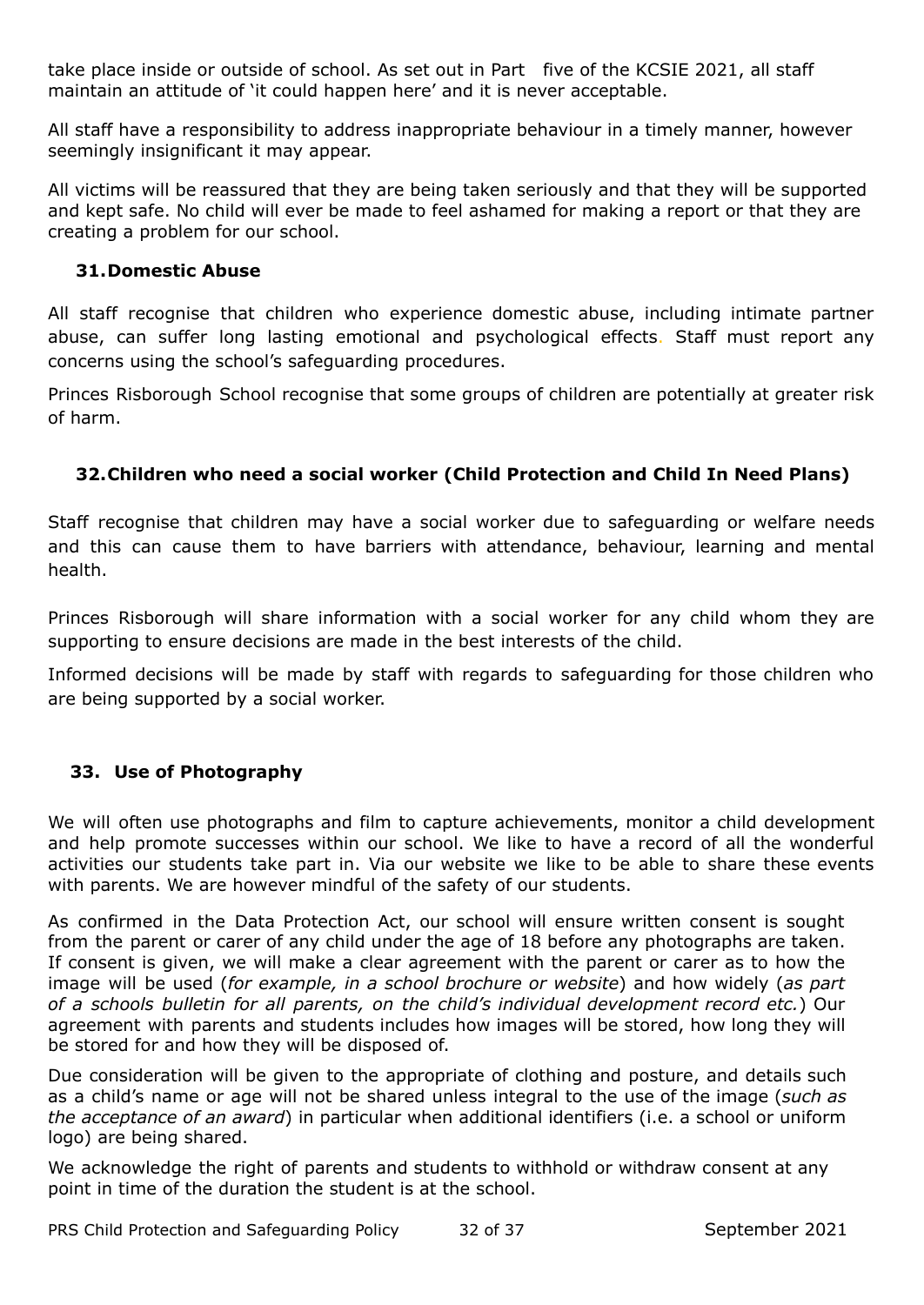# **34. Policy Review**

The Governing Body of our school is responsible for ensuring the annual review of this policy, and for reporting back to the Buckinghamshire County Council. The date the next review is due is on the front cover of this policy.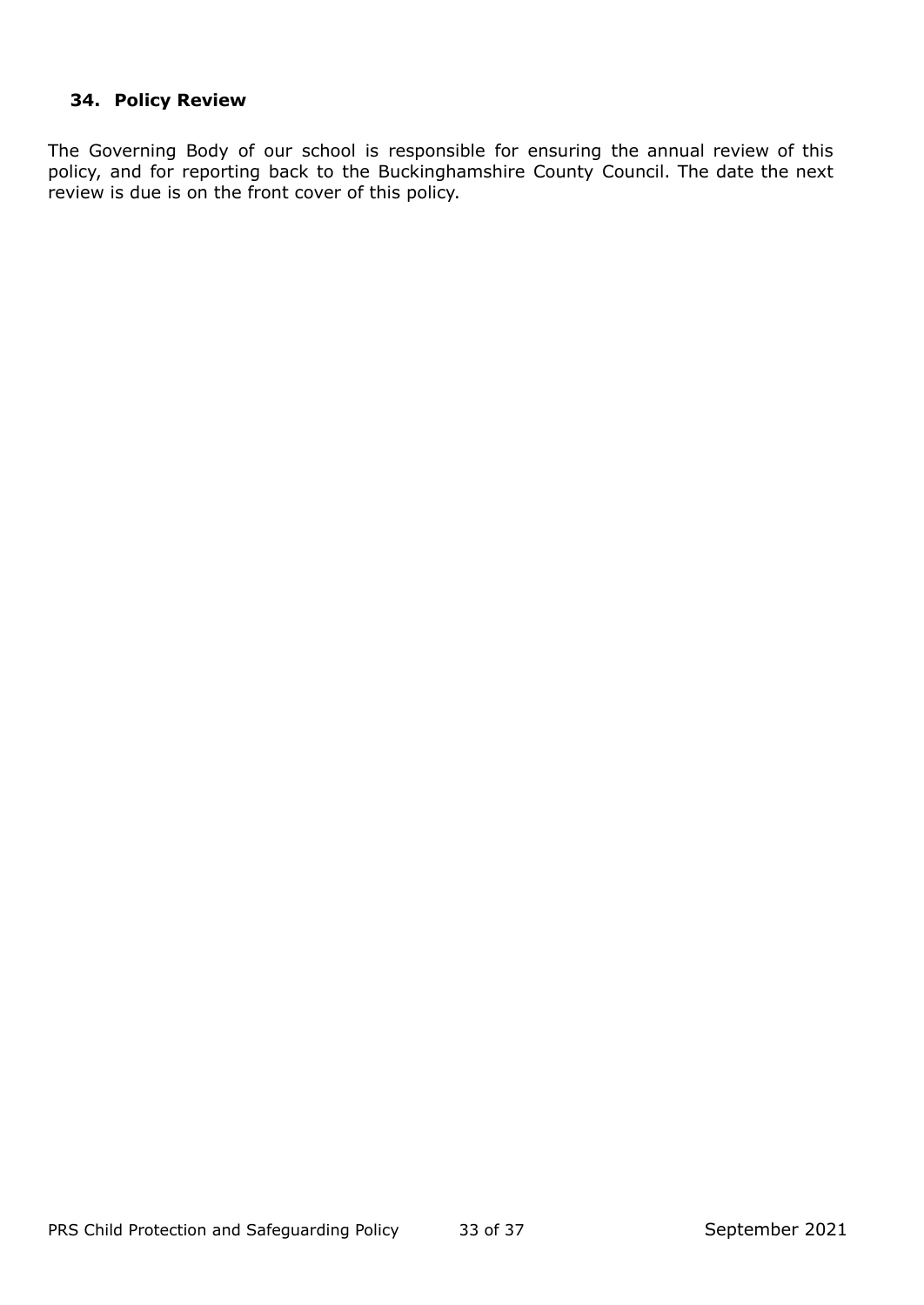#### **Appendix 1**

Everyone who works with children has a duty to safeguard and promote their welfare. They should be aware of the signs and indicators of abuse and know what to do and to whom to speak if they become concerned about a child or if a child discloses to them.

The following is intended as a reference for school staff and parents/carers if they become concerned that a child is suffering or likely to suffer significant harm.

The Children Act 1989 defines abuse as when a child is suffering or is likely to suffer 'significant harm'. Harm means ill treatment or the impairment of health or development. Four categories of abuse are identified:

#### **Categories of Abuse**

Child abuse is a form of maltreatment. Somebody may abuse or neglect a child by inflicting harm, or by failing to act to prevent harm. Children people may be abused in a family or in an institutional or community setting by those known to them or, more rarely, by others. Abuse can take place wholly online, or technology may be used to facilitate offline abuse. Children may be abused by an adult or adults, or another child or children.

#### **Physical Abuse**

A form of abuse which may involve; hitting, shaking, throwing, poisoning, burning or scalding, drowning, suffocating, or otherwise causing physical harm to a child. Physical harm may also be caused when a parent or carer fabricates the symptoms of, or deliberately induces, illness in a child.

#### **Emotional Abuse**

The persistent emotional maltreatment of a child such as to cause severe and persistent adverse effects on the child's emotional development. It may involve conveying to a child that they are worthless or unloved, inadequate, or valued only insofar as they meets the needs of another person. It may include not giving the child opportunities to express their views, deliberately silencing them or 'making fun' of what they say or how they communicate. It may feature age or developmentally inappropriate expectations being imposed on children. These may include interactions that are beyond a child's developmental capability, as well as overprotection and limitation of exploration and learning, or preventing the child participating in normal social interaction. It may involve seeing or hearing the ill-treatment of another. It may involve serious bullying (including cyber bullying), causing children frequently to feel frightened or in danger, or the exploitation or corruption of children. Some level of emotional abuse is involved in all types of maltreatment of a child, though it may occur alone.

## **Sexual Abuse**

Involves forcing or enticing a child to take part in sexual activities, not necessarily involving a high level of violence, whether or not the child is aware of what is happening. The activities may involve physical contact, including assault by penetration (for example, rape or oral sex) or non-penetrative acts such as masturbation, kissing, rubbing and touching outside of clothing. They may also include non-contact activities, such as involving children in looking at, or in the production of, sexual images, watching sexual activities, encouraging children to behave in sexually inappropriate ways, or grooming a child in preparation for abuse. Sexual abuse can take place online and technology can be used to facilitate offline abuse. Sexual abuse is not solely perpetrated by adult males. Women can also commit acts of sexual abuse, as can other children. The **Brook Sexual [Behaviours](https://www.brook.org.uk/our-work/the-sexual-behaviours-traffic-light-tool) Traffic Light Tool** can be used as guidance to support professionals in identifying and responding to sexual behaviour in children.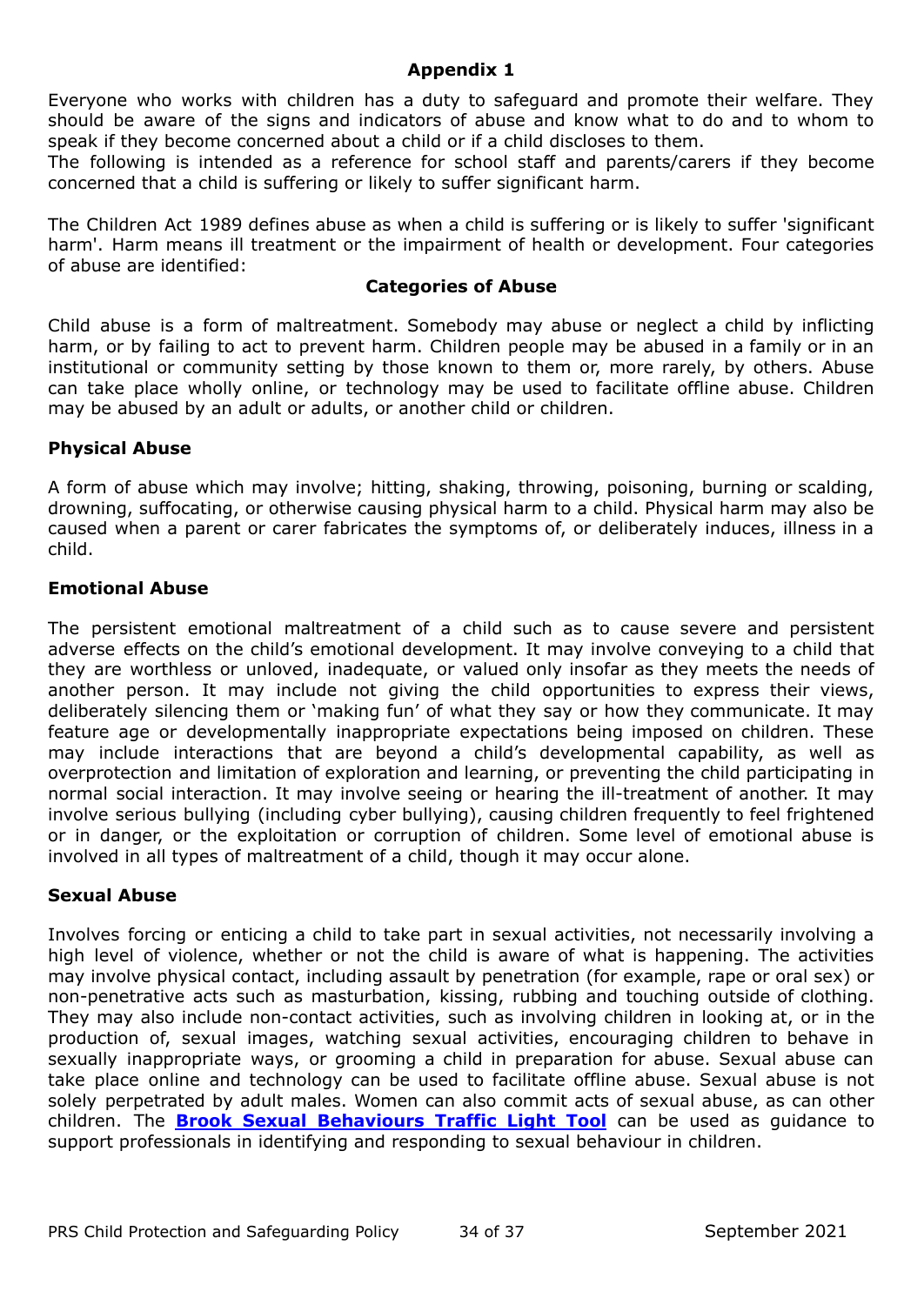# **Neglect**

The persistent failure to meet a child's basic physical and/or psychological needs, likely to result in the serious impairment of the child's health or development. Neglect may occur during pregnancy as a result of maternal substance abuse. Once a child is born, neglect may involve a parent or carer failing to:

- a) provide adequate food, clothing and shelter (including exclusion from home or abandonment)
- b) protect a child from physical and emotional harm or danger
- c) ensure adequate supervision (including the use of inadequate caregivers)
- d) ensure access to appropriate medical care or treatment. It may also include neglect of, or unresponsiveness to, a child's basic emotional needs.

#### **Exploitation**

Exploitation is a form of child abuse and may take a number of forms:

#### **Child Sexual Exploitation**

Sexual abuse may involve physical contact, including assault by penetration (for example, rape or oral sex) or non-penetrative acts such as masturbation, kissing, rubbing and touching outside clothing. It may include non-contact activities, such as involving children in the production of sexual images, forcing children to look at sexual images or watch sexual activities, encouraging children to behave in sexually inappropriate ways or grooming a child in preparation for abuse (including via the internet).

The definition of child sexual exploitation is as follows:

Child sexual exploitation is a form of child sexual abuse. It occurs where an individual or group takes advantage of an imbalance of power to coerce, manipulate or deceive a child or young person under the age of 18 into sexual activity (a) in exchange for something the victim needs or wants, and/or (b) for the financial advantage or increased status of the perpetrator or facilitator. The victim may have been sexually exploited even if the sexual activity appears consensual. Child sexual exploitation does not always involve physical contact; it can also occur through the use of technology

#### CSE Guidance Core [Document](https://assets.publishing.service.gov.uk/government/uploads/system/uploads/attachment_data/file/591903/CSE_Guidance_Core_Document_13.02.2017.pdf)

We recognise that exploitation includes the trafficking of children and Modern Day Slavery. Victims of modern slavery – frontline staff [guidance](https://assets.publishing.service.gov.uk/government/uploads/system/uploads/attachment_data/file/509326/victims-of-modern-slavery-frontline-staff-guidance-v3.pdf)

#### **Extremism**

Extremism is the vocal or active opposition to our fundamental values, including democracy, the rule of law, individual liberty and the mutual respect and tolerance of different faiths and beliefs. This also includes calling for the death of members of the armed forces. Radicalisation refers to the process by which a person comes to support terrorism and extremist ideologies associated with terrorist groups.

#### **County Lines**

As set out in the Serious Violence Strategy (see link below), published by the Home Office, a term used to describe gangs and organised criminal networks involved in exporting illegal drugs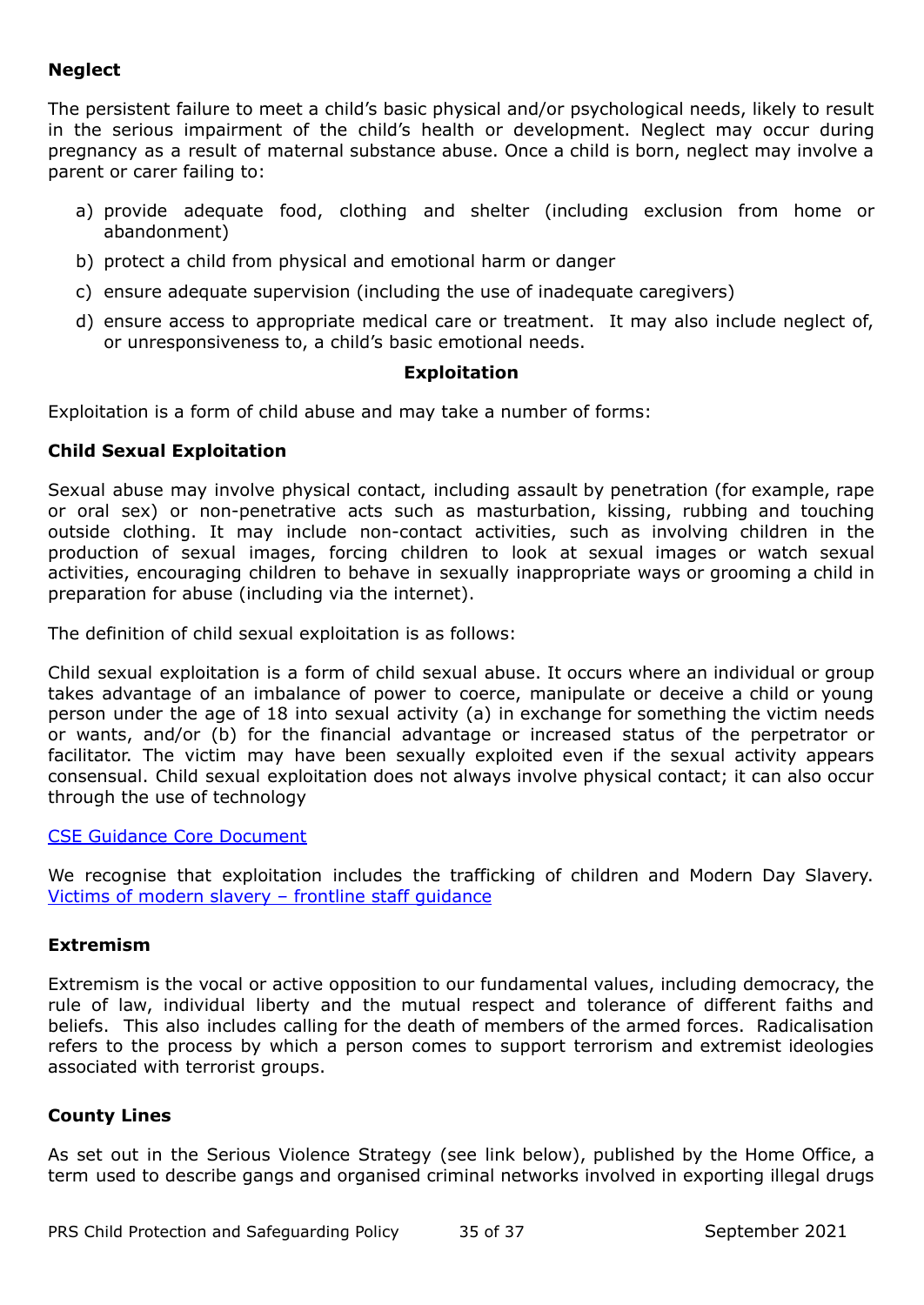into one or more importing areas within the UK, using dedicated mobile phone lines or other form of 'deal line'. They are likely to exploit children and vulnerable adults to move and store the drugs and money, and they will often use coercion, intimidation, violence (including sexual violence) and weapons.

# **Child Criminal Exploitation**

As set out in the Serious Violence [Strategy](https://www.gov.uk/government/publications/serious-violence-strategy) published by the Home Office, where an individual or group takes advantage of an imbalance of power to coerce, control, manipulate or deceive a child or young person under the age of 18 into any criminal activity (a) in exchange for something the victim needs or wants, and/or (b) for the financial or other advantage of the perpetrator or facilitator and/or (c) through violence or the threat of violence. The victim may have been criminally exploited even if the activity appears consensual. Child criminal exploitation does not always involve physical contact; it can also occur through the use of technology.

Taken from "Working Together to [Safeguard](https://assets.publishing.service.gov.uk/government/uploads/system/uploads/attachment_data/file/779401/Working_Together_to_Safeguard-Children.pdf) Children" 2018

**Assessment Framework** (from Working Together to Safeguard Children, July 2018)



Every assessment should draw together relevant information gathered from the child and their family and from relevant practitioners including teachers and school staff, early years workers, health practitioners, the police and adult social care.

Every assessment of a child should reflect the unique characteristics of the child within their family and community context.

Each child whose referral has been accepted by children's social care should have their